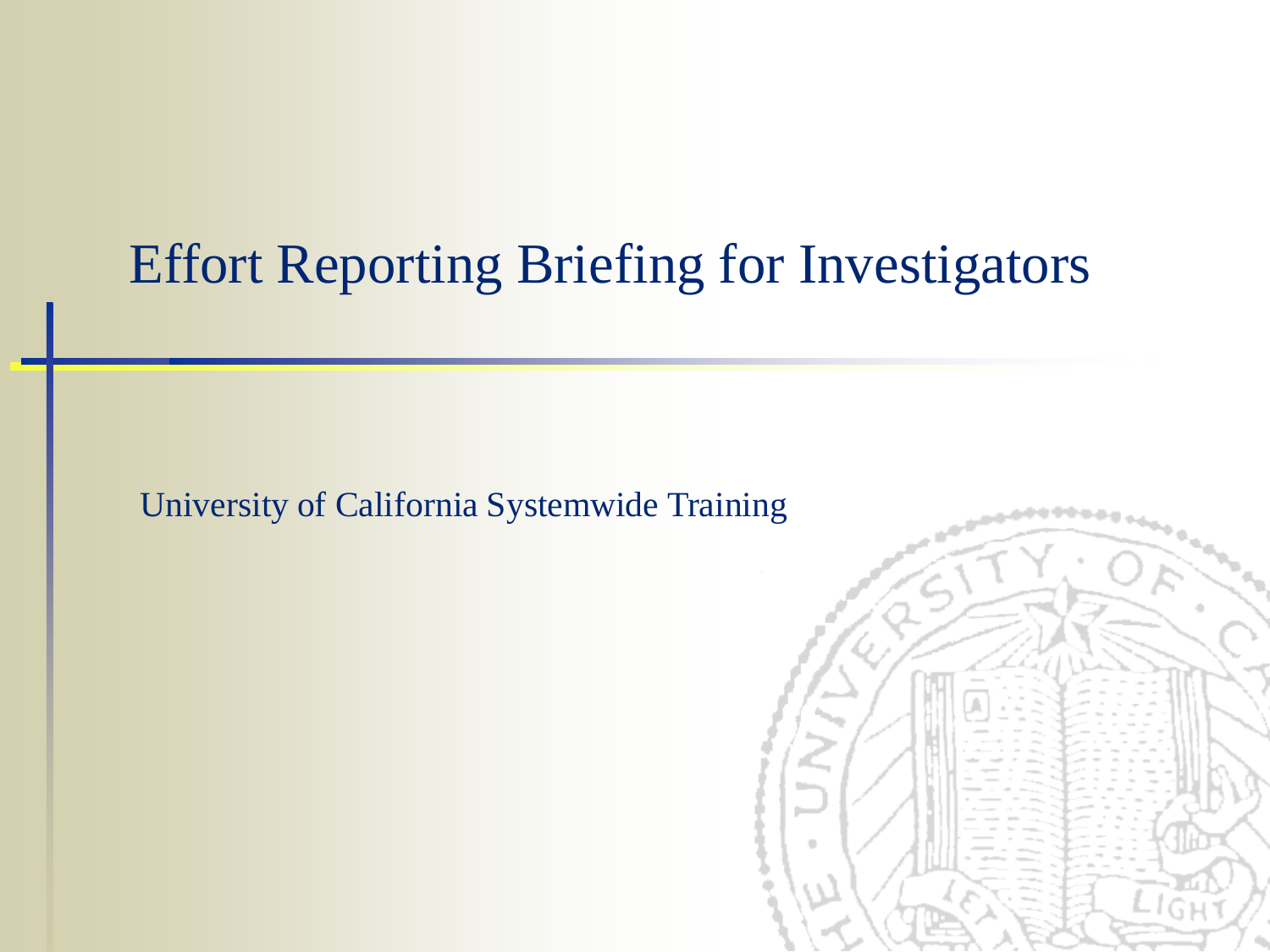## Agenda

- Effort Reporting Basics
- Key Effort Reporting Concepts
	- Who must complete an effort report?
	- Who should sign effort reports?
	- Suitable means of verification
	- Institutional base salary (IBS)
	- Cost sharing and salary caps
	- Summer salary
	- Effort commitments
	- Payroll cost transfers

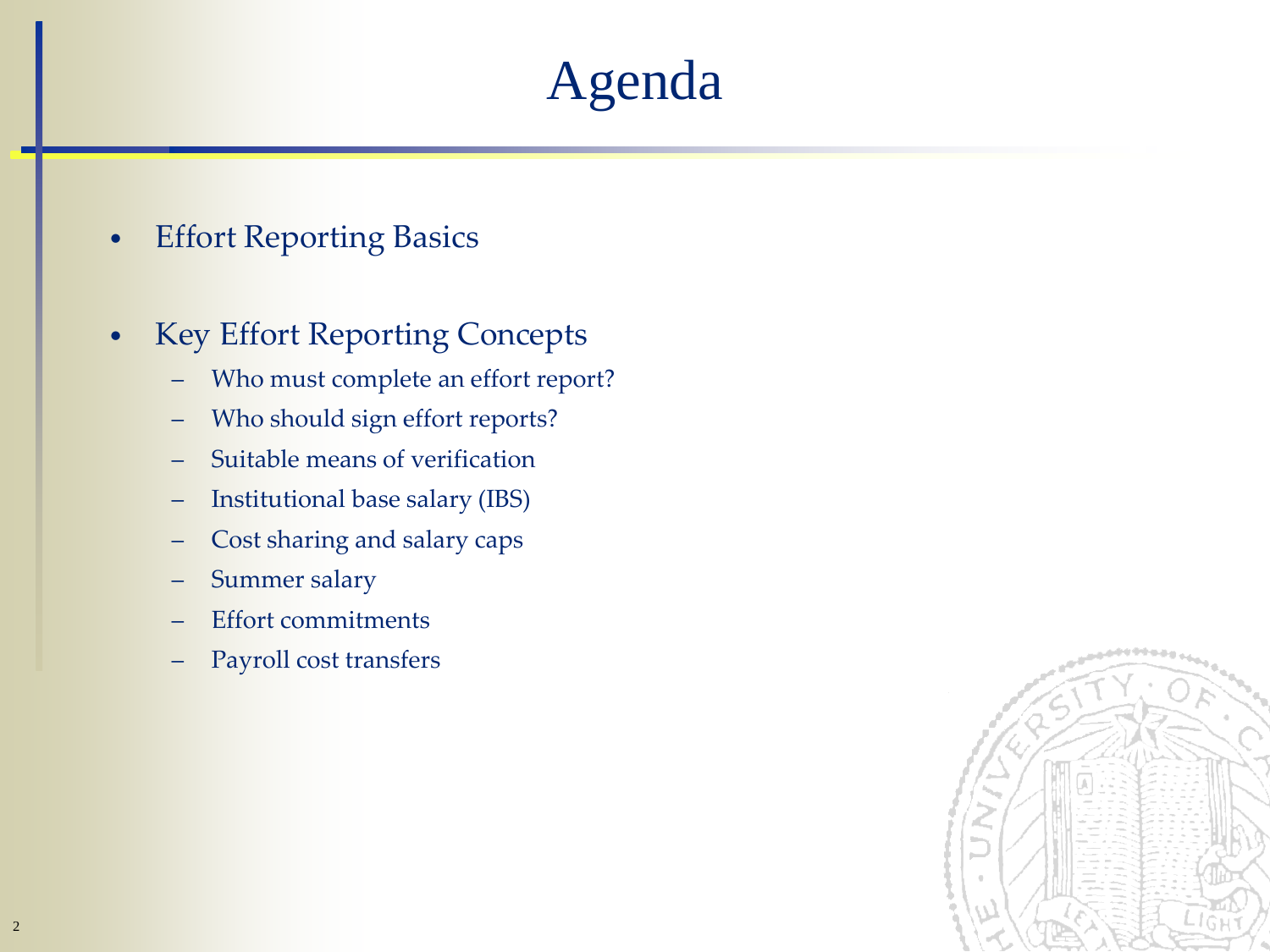## What is Effort?

- Effort is the portion of time spent on a given professional activity and expressed as a percentage of the total professional activity for which an individual is employed by the University of California. (Total professional activity includes research, teaching, patient care, administrative or other activities)
- Calculating Effort
	- A reasonable estimate
	- Total effort must equal 100%
	- Not based on a standard 40 hour work week
	- Does not include outside activities (e.g., external consulting)

*See Appendix B for common definitions related to effort reporting*

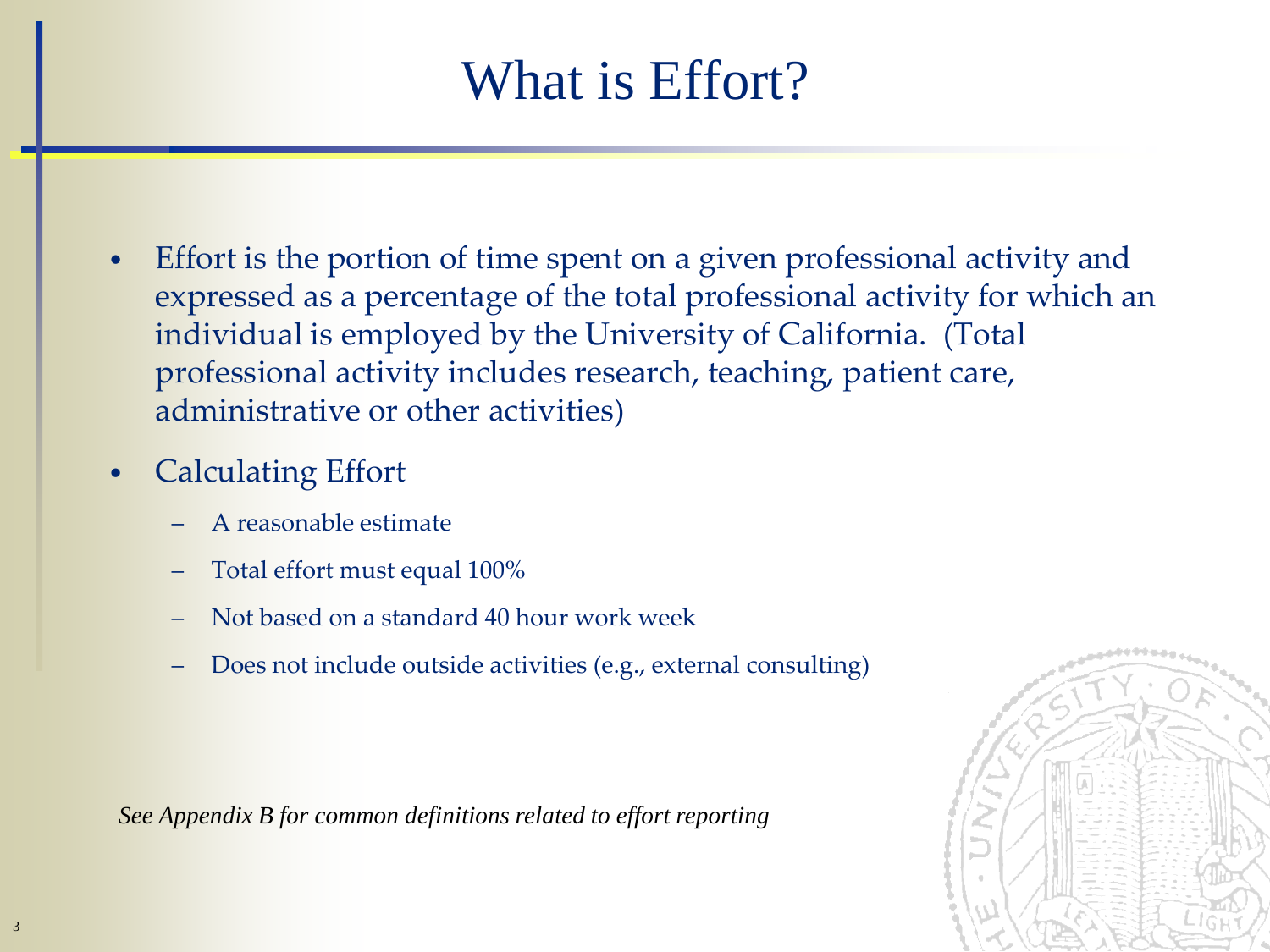# Why Do We Certify Effort?

- **Effort certification verifies:** 
	- Effort supported (paid) by a federal project has been performed as promised, and
	- Effort expended in support of a federal project but not paid by the project has been performed as promised (cost sharing)
- Effort reports are nearly always reviewed by federal auditors when sponsored programs are under review
	- Personnel salaries and benefits typically represent 2/3 of the direct costs of federal awards

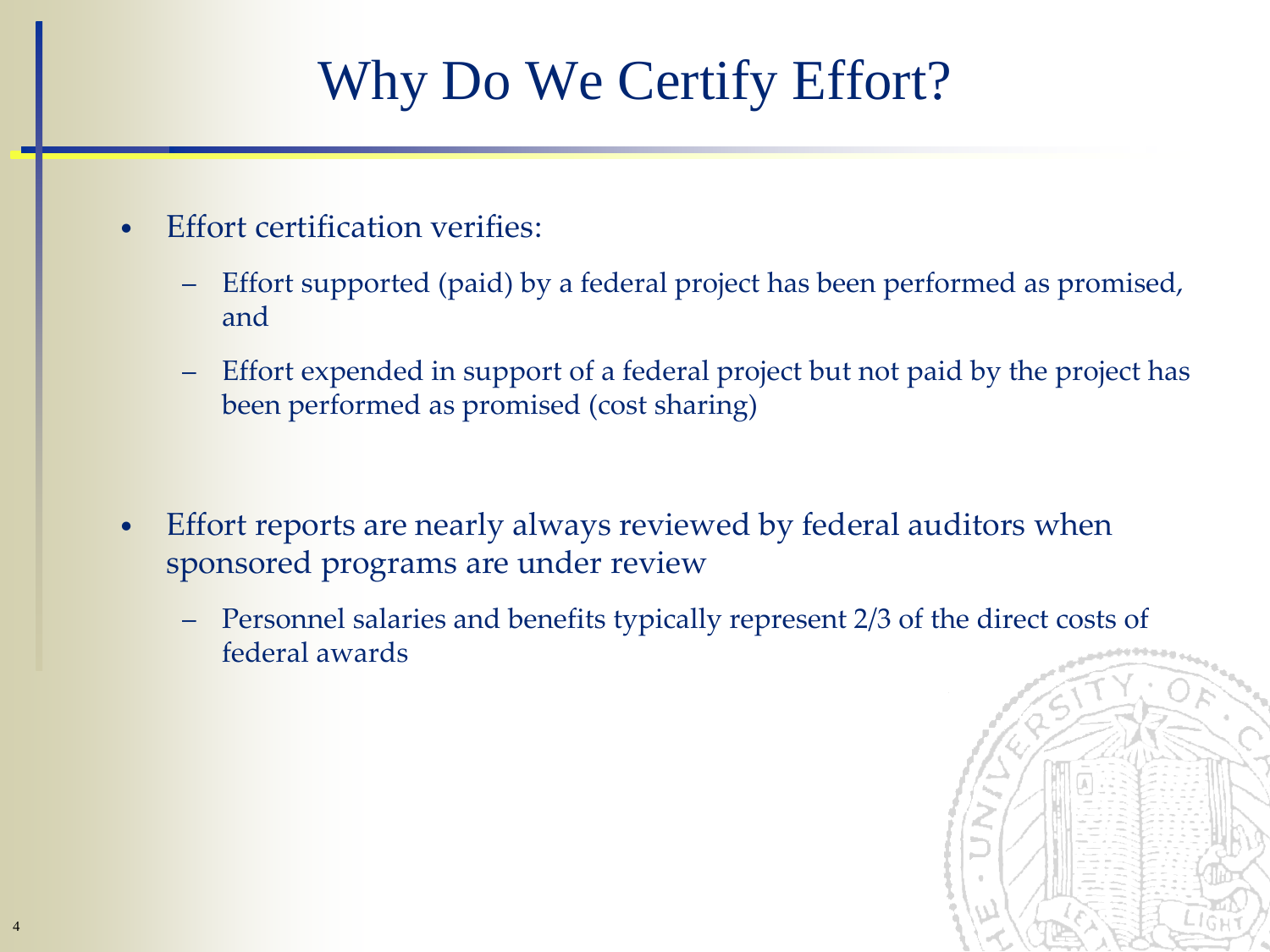## Requirements

- As recipients of federal funding, educational institutions must abide by OMB Circular A-21 (Cost Principles for Educational Institutions)
	- OMB Circular A-21, Section J.10 outlines acceptable methods for supporting charges related to "compensation for personal services" on federal grants and contracts
- OMB Circular A-21 requires an effort certification system that:
	- Encompasses all employee activities (100% effort)
	- Confirms effort expended after-the-fact
	- Requires certification to be performed by an individual who has first-hand knowledge or used suitable means of verification to determine if the work was performed
	- Requires certification to be encompassed in the <u>institution's official records</u>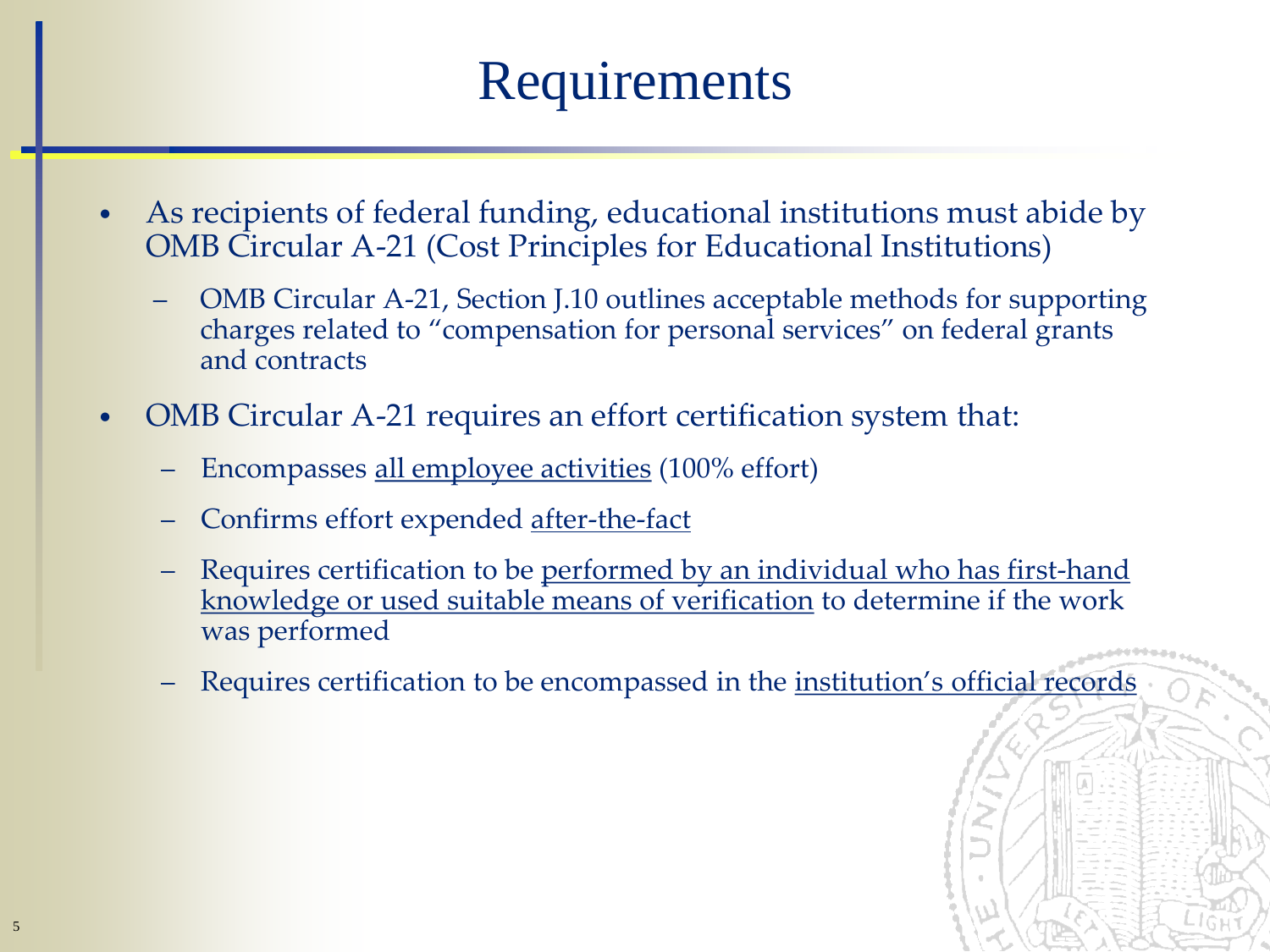## Typical Effort Reporting Process

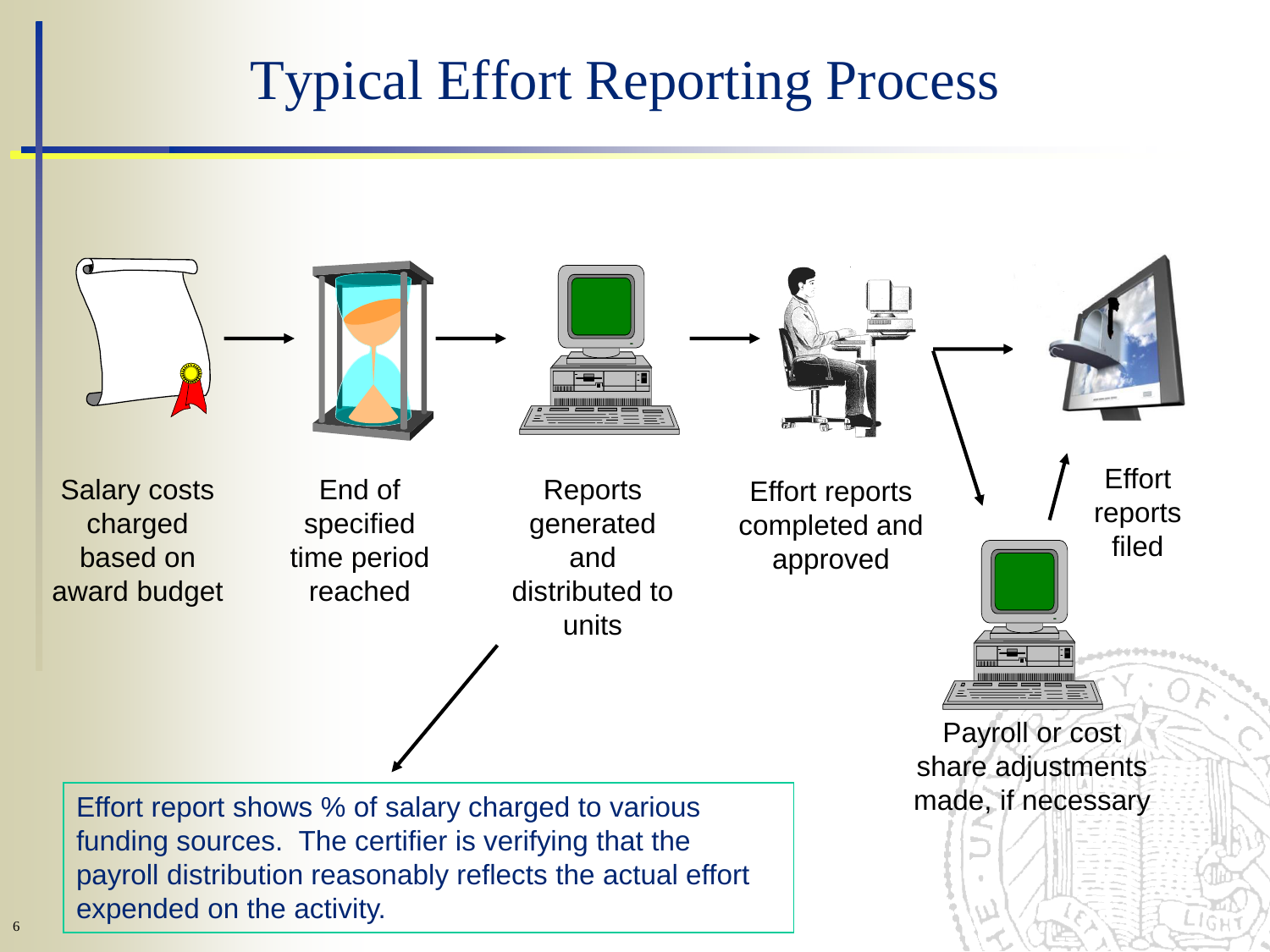#### What is a Reasonable Estimate?

- Sponsors recognize that the activities that constitute effort are often difficult to separate. Effort certification must often rely on a reasonable estimate of effort, and when estimating, a degree of tolerance (at UC, up to 5%) is appropriate. Examples:
	- It would be reasonable for a faculty member who was awarded and expended 40% effort on a grant to sign an effort report stating 35% payroll support for that grant.
	- It would not be reasonable for a full-time faculty member who works 2 days a week in a clinic to certify that she worked 95% on sponsored research.
- A-21 states that "In the use of any methods for apportioning salaries, it is recognized that, in an academic setting, teaching, research, service, and administration are often inextricably intermingled. A precise assessment of factors that contribute to costs is not always feasible, nor is it expected. Reliance, therefore, is placed on estimates in which a degree of tolerance is appropriate."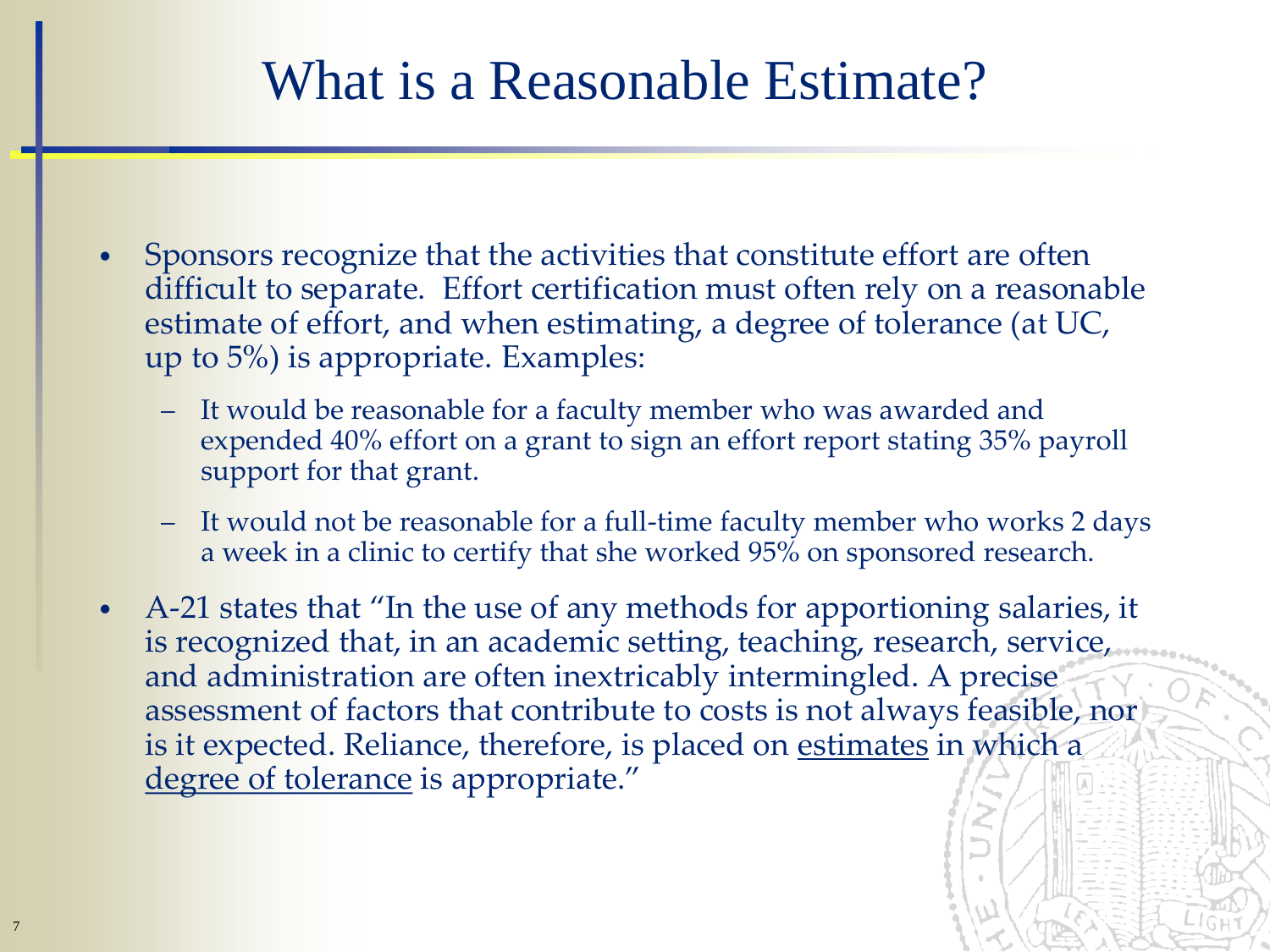## Case Study: Typical Effort Situation A

- From January through June 2010, Dr. Smith…
	- Estimates that, on average, he worked the following:
		- Half of his institutional time on funded research projects
			- Roughly 10% on Dr. McGee's grant C but with no salary support (committed cost sharing)
			- The rest of his time on research projects was spent evenly between Grants A and B
		- The remainder of his institutional time was spent on the following types of activities:
			- New research areas
			- Proposal development
			- Administration
			- Teaching

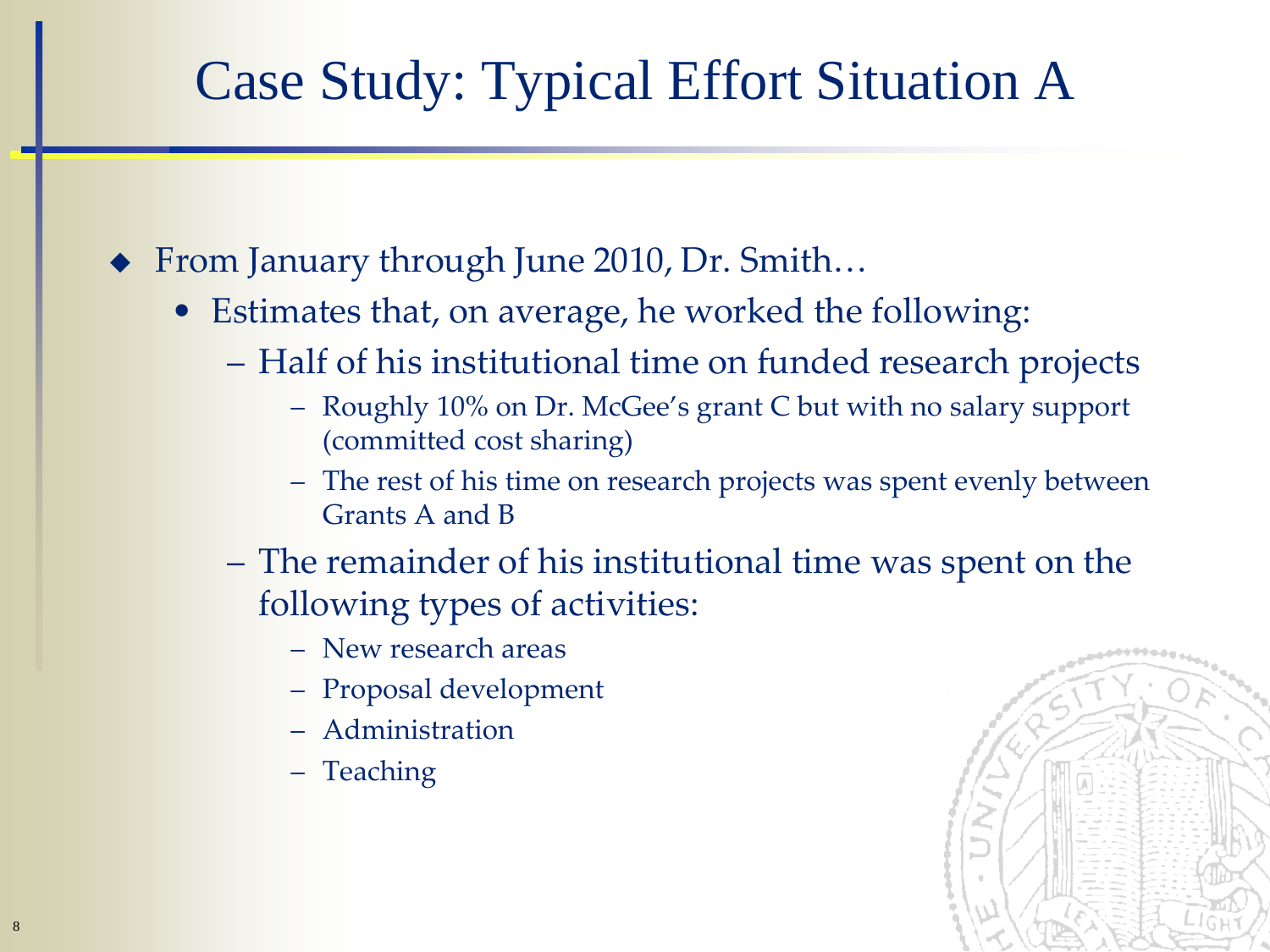# Case Study: Typical Effort Situation A (cont'd)

• What would be a reasonable estimate of effort for Dr. Smith on his effort report?

| <b>Activity</b>                  | <b>Effort</b> % |
|----------------------------------|-----------------|
| <b>Sponsored Activities</b>      |                 |
| <b>Grant A</b>                   |                 |
| <b>Grant B</b>                   |                 |
| <b>Grant C</b>                   |                 |
| <b>Sub-Total Sponsored</b>       |                 |
| <b>University Activities</b>     |                 |
| (teaching, administration, etc.) |                 |
|                                  |                 |

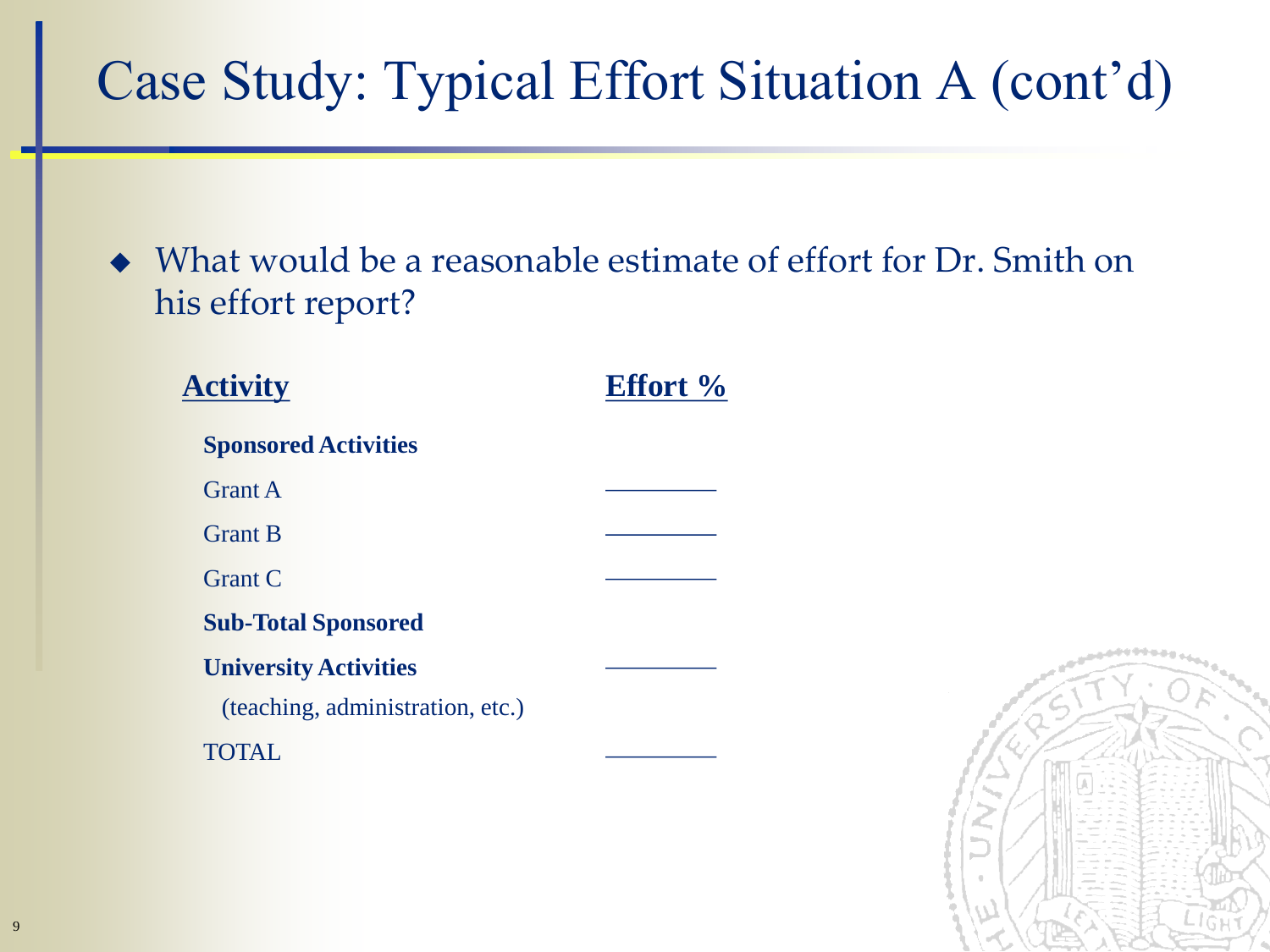# Case Study: Typical Effort Situation A (cont'd)

#### Effort Report for Dr. Smith

| <b>Activity</b>                  | <b>Effort</b> % |                                                                              |
|----------------------------------|-----------------|------------------------------------------------------------------------------|
| <b>Sponsored Activities</b>      |                 |                                                                              |
| <b>Grant A</b>                   | 20%             | A and $B$ – half of professional time,<br>minus Grant C of 10%, split evenly |
| <b>Grant B</b>                   | 20%             |                                                                              |
| <b>Grant C</b>                   | 10%             | C: Even though the salary related to                                         |
| <b>Sub-Total Sponsored</b>       | 50%             | this effort wasn't charged to Dr.<br>McGee's grant, it should be included    |
| <b>University Activities</b>     | 50%             | on the effort report because it was<br>committed in Dr. McGee's proposal     |
| (teaching, administration, etc.) |                 |                                                                              |
| <b>TOTAL</b>                     | 100%            |                                                                              |

10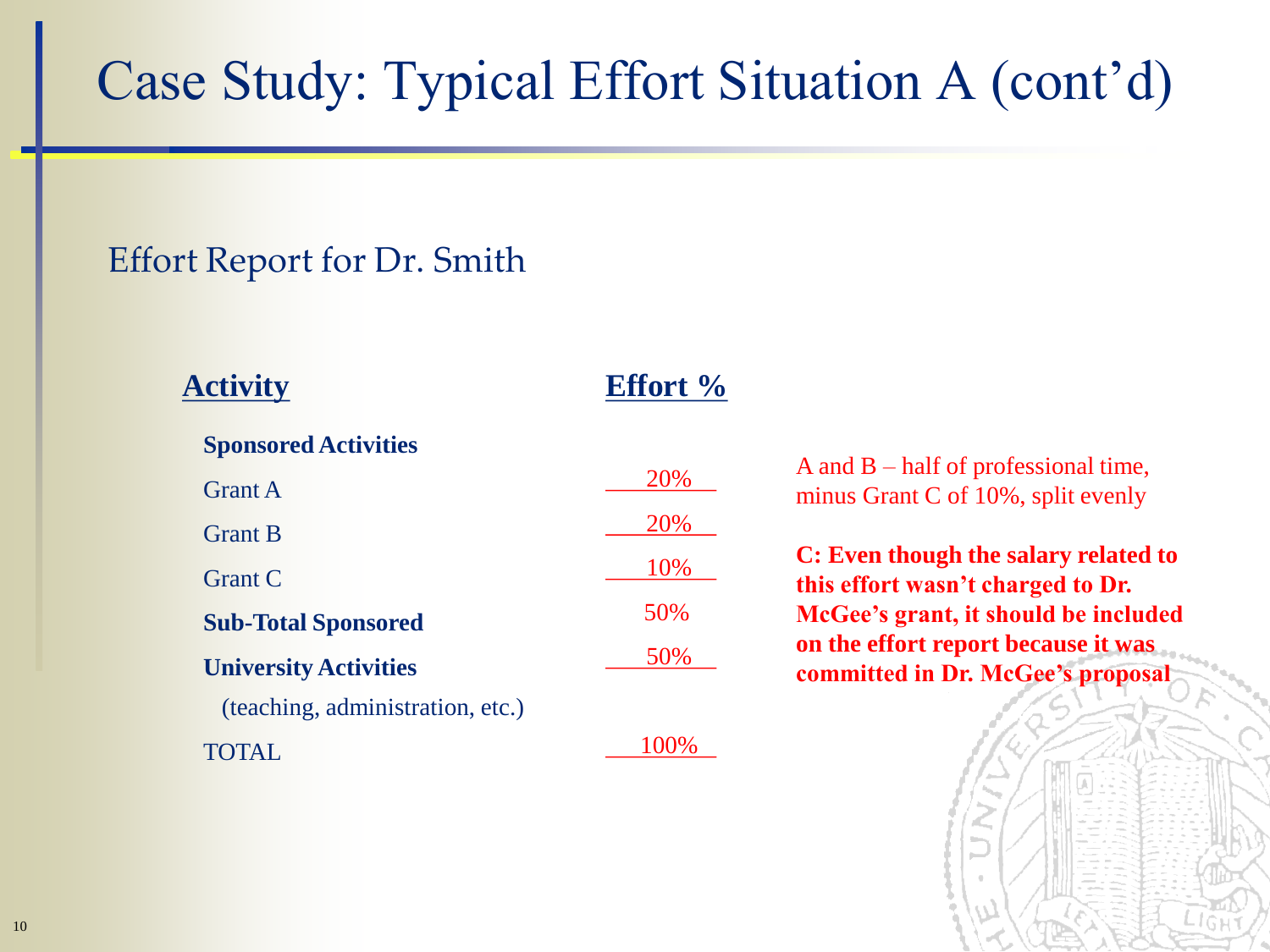## Case Study: Typical Effort Situation B

- ◆ From January through June 2010, Dr. Smith...
	- Estimates that, on average, he worked:
		- 35% on Grant A, including oversight of graduate students working on the grant
		- 35% on Grant B, including oversight of graduate students on the grant
		- The remainder of University time on new research areas, proposal development and administration
		- 1 day/week on external consulting activities and other outside professional activities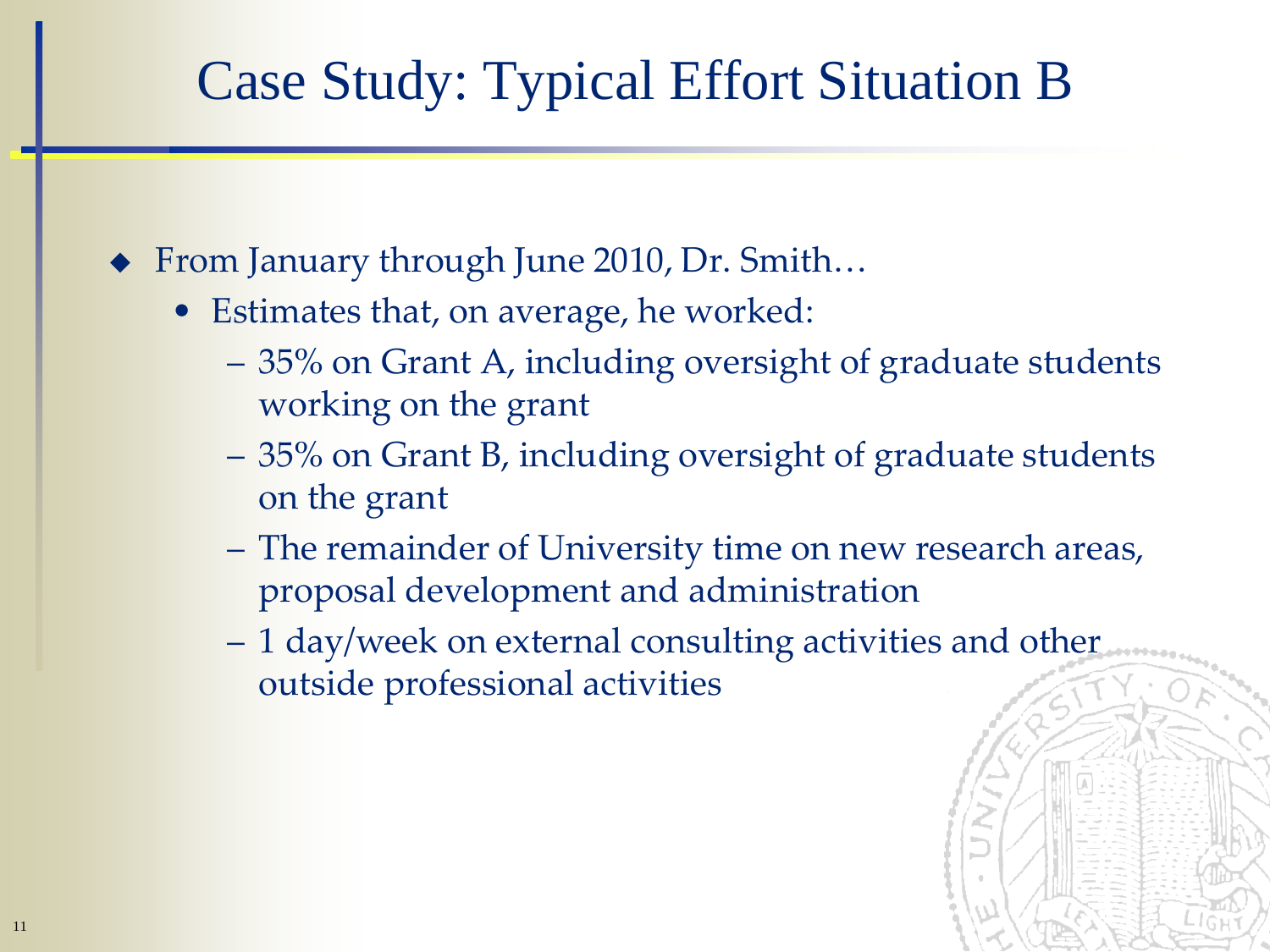# Case Study: Typical Effort Situation B (cont'd)

• What would be a reasonable estimate of effort for Dr. Smith on his effort report?

| <b>Activity</b>                  | <b>Effort</b> % |
|----------------------------------|-----------------|
| <b>Sponsored Activities</b>      |                 |
| <b>Grant A</b>                   |                 |
| <b>Grant B</b>                   |                 |
| <b>Sub-Total Sponsored</b>       |                 |
| <b>University Activities</b>     |                 |
| (teaching, administration, etc.) |                 |
|                                  |                 |

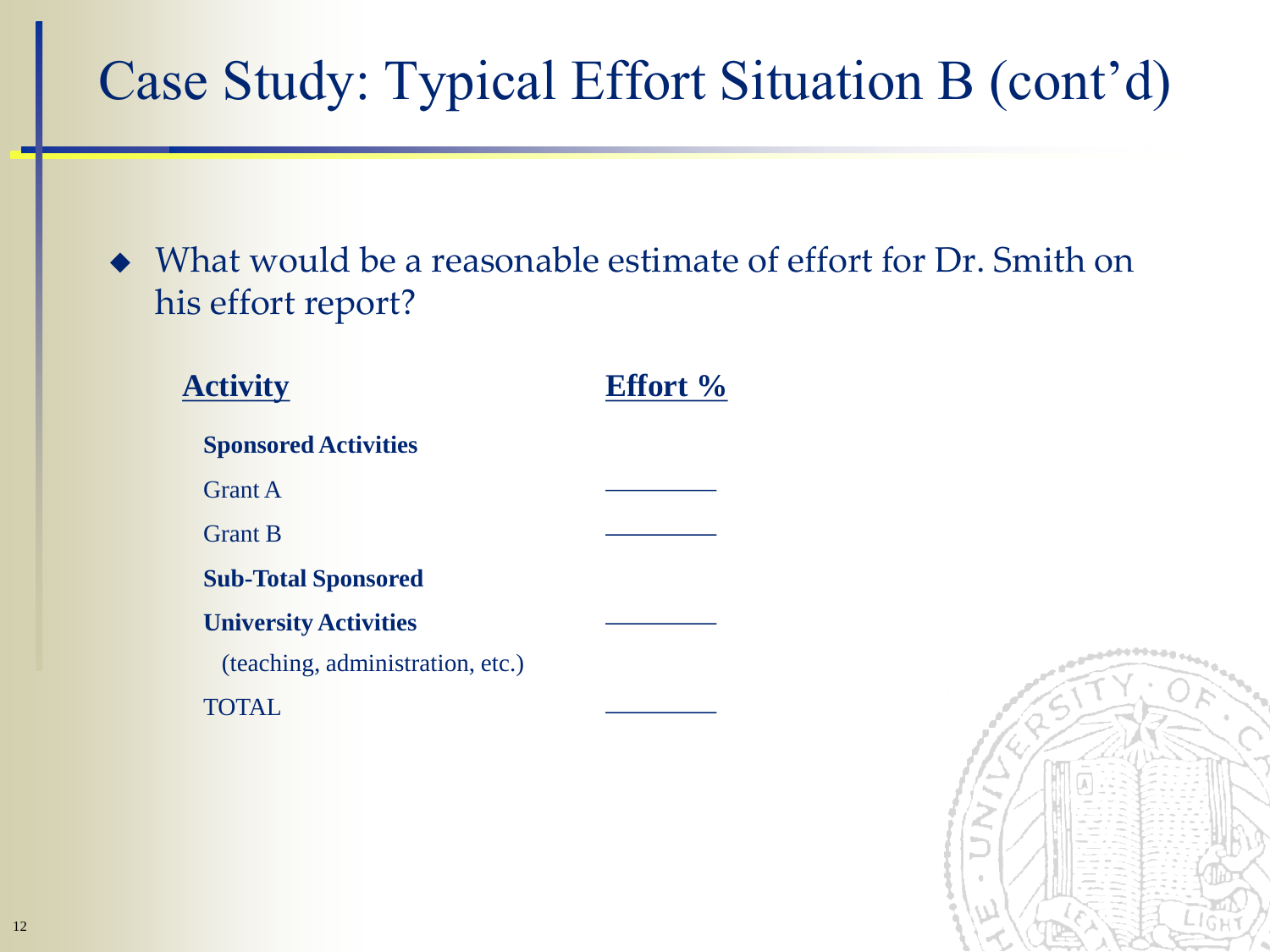# Case Study: Typical Effort Situation B (cont'd)

#### Effort Report for Dr. Smith

| <b>Activity</b>                  | <b>Effort</b> % |                  |  |  |
|----------------------------------|-----------------|------------------|--|--|
| <b>Sponsored Activities</b>      |                 |                  |  |  |
| <b>Grant A</b>                   | 35%             | <b>Key po</b>    |  |  |
| <b>Grant B</b>                   | 35%             | consid<br>and is |  |  |
| <b>Sub-Total Sponsored</b>       | 70%             | reporti          |  |  |
| <b>University Activities</b>     | 30%             |                  |  |  |
| (teaching, administration, etc.) |                 |                  |  |  |
|                                  |                 |                  |  |  |

**Key point – external consulting is not considered part of institutional effort and is therefore not included in effort**  ing

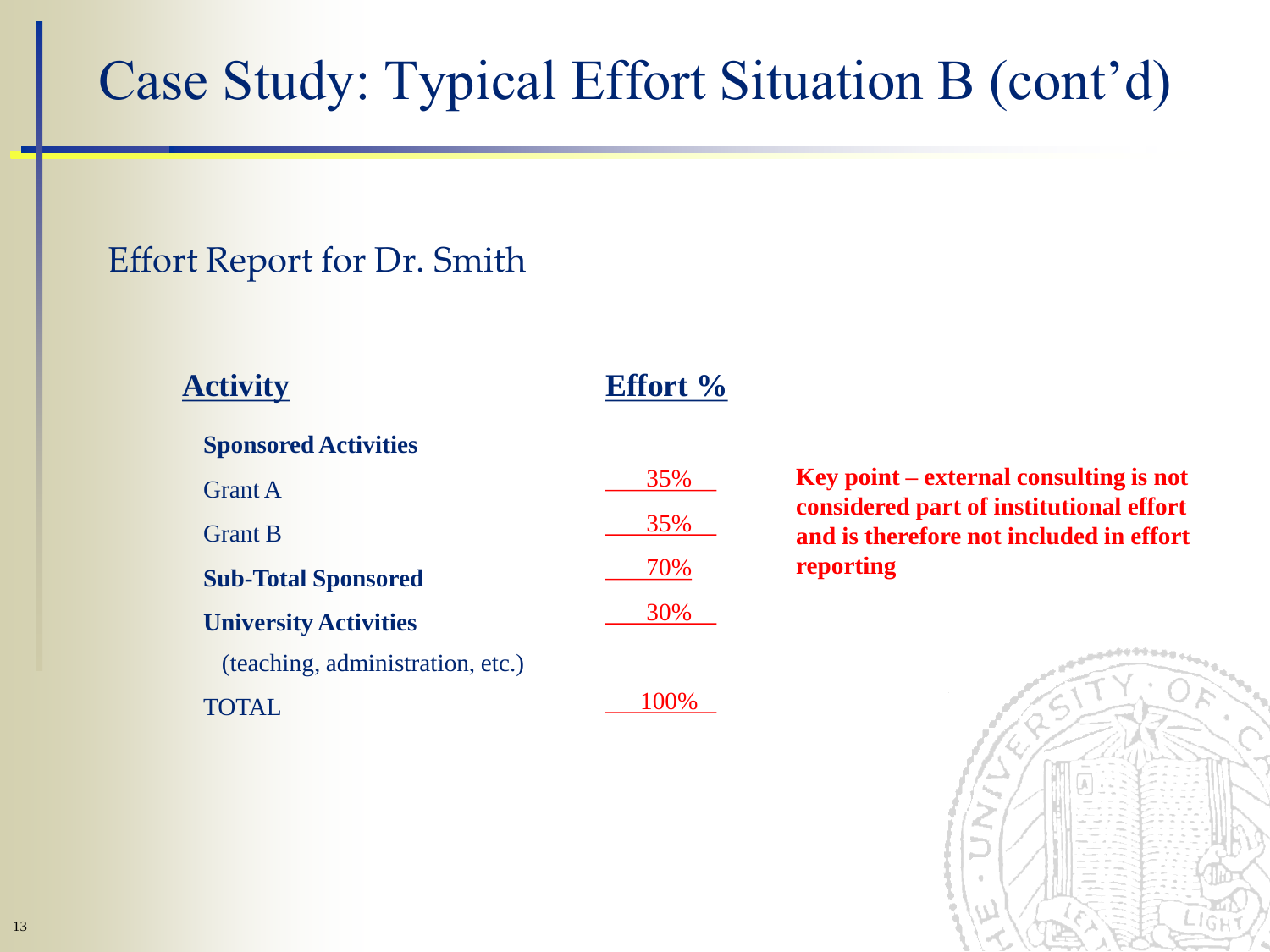# Key Effort Reporting Concepts

*Important concepts to consider with respect to effort reporting include:*

- Who must complete an effort report?
- Who should sign effort reports?
- Suitable means of verification
- Institutional Base Salary (IBS)
- Cost sharing and salary caps
- Summer salary\*
- Effort commitment
- Payroll cost transfers

\*Does not apply to UCSF

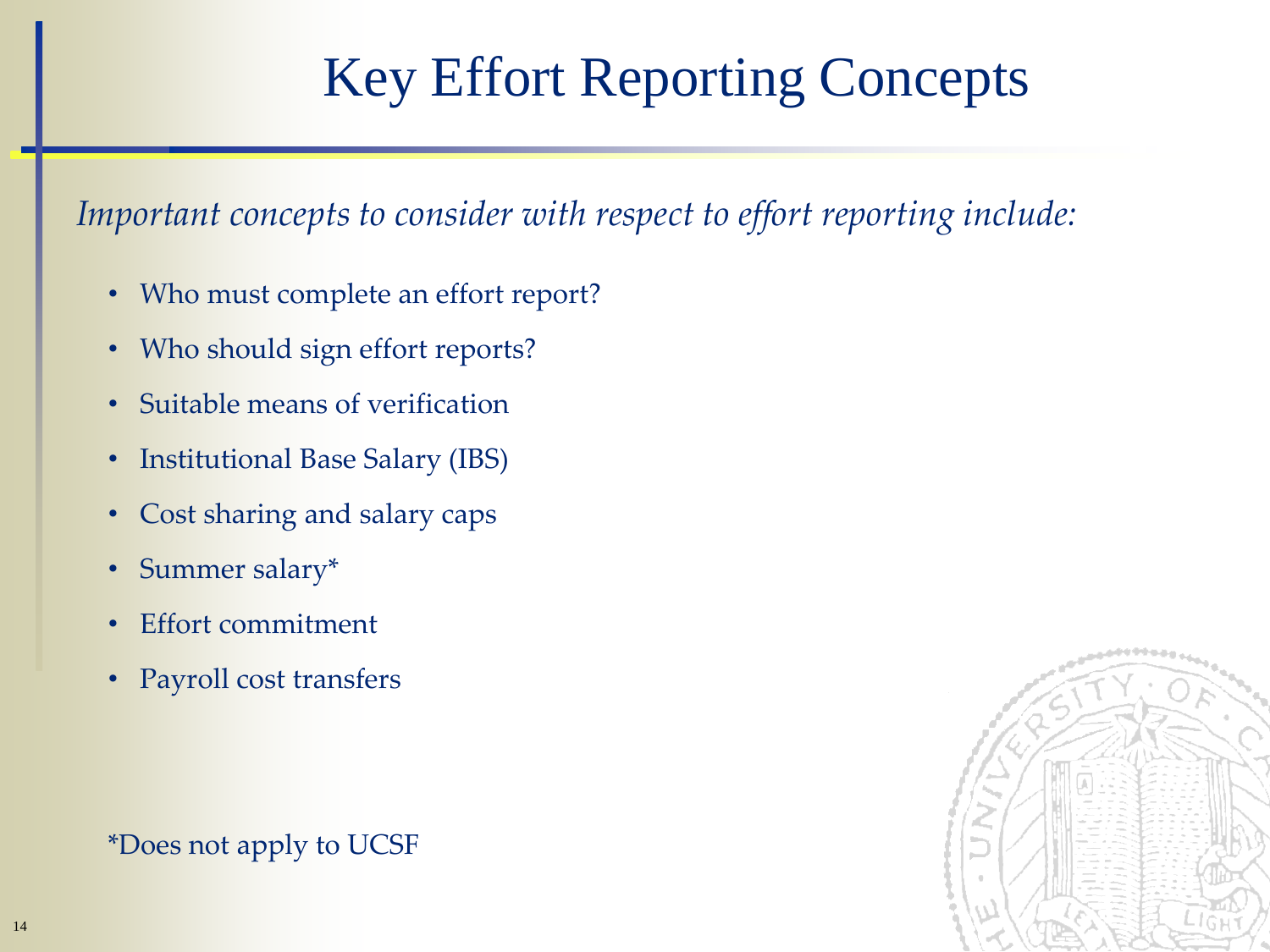## Who Must Complete an Effort Report?

- All individuals paid from, or with effort committed to, a federalsponsored project (including clinical trials) are required to complete an effort report
- Exceptions:
	- Pre and post-doctoral individuals supported 100% by a fellowship (stipends) with no additional employment compensation
	- College Work Study employees

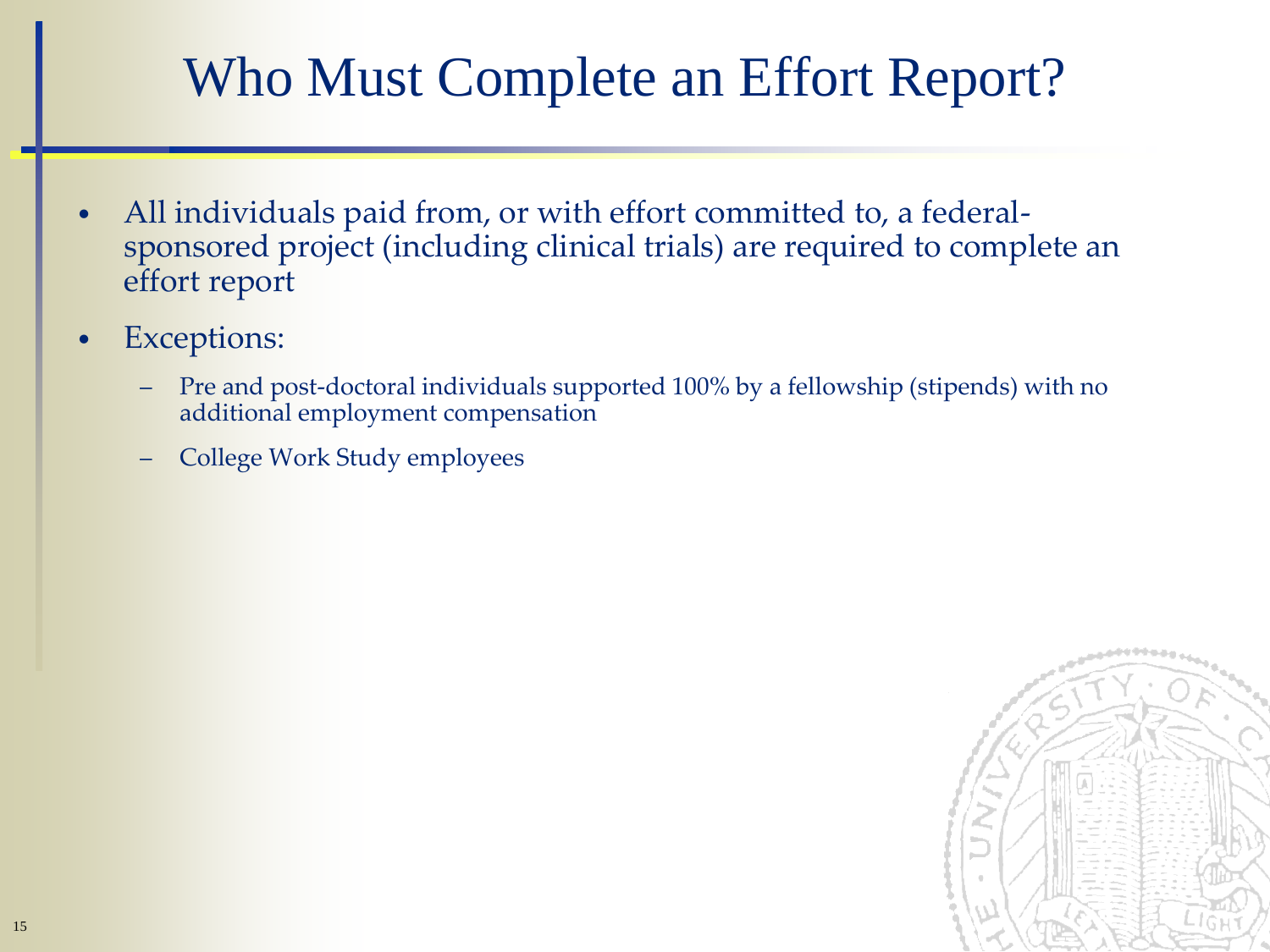# Who Should Sign Effort Reports?

- Effort reports should be signed by:
	- An employee, principal investigator or other responsible official with first-hand knowledge of an employee's effort, or
	- A responsible official who used a suitable and documented means of verifying
- Principal investigators and other faculty must certify their own effort.
- Employees with first-hand knowledge of their own activities including knowledge of which specific federal projects are benefited by their work may certify their own effort.
- Employees without first-hand knowledge must have a principal investigator or other responsible official certify on their behalf.
- Faculty may also be required to certify effort for non-faculty who conduct research supported by their federally sponsored awards.
- Direct supervisors can certify effort on behalf of non-faculty employees provided the person certifying the effort has knowledge of all the employee's professional activities.

Note: If using a web-based on-line effort reporting system, certification is accomplished by logging into the effort reporting system using your own personal logon ID and password, and by submitting the reports electronically.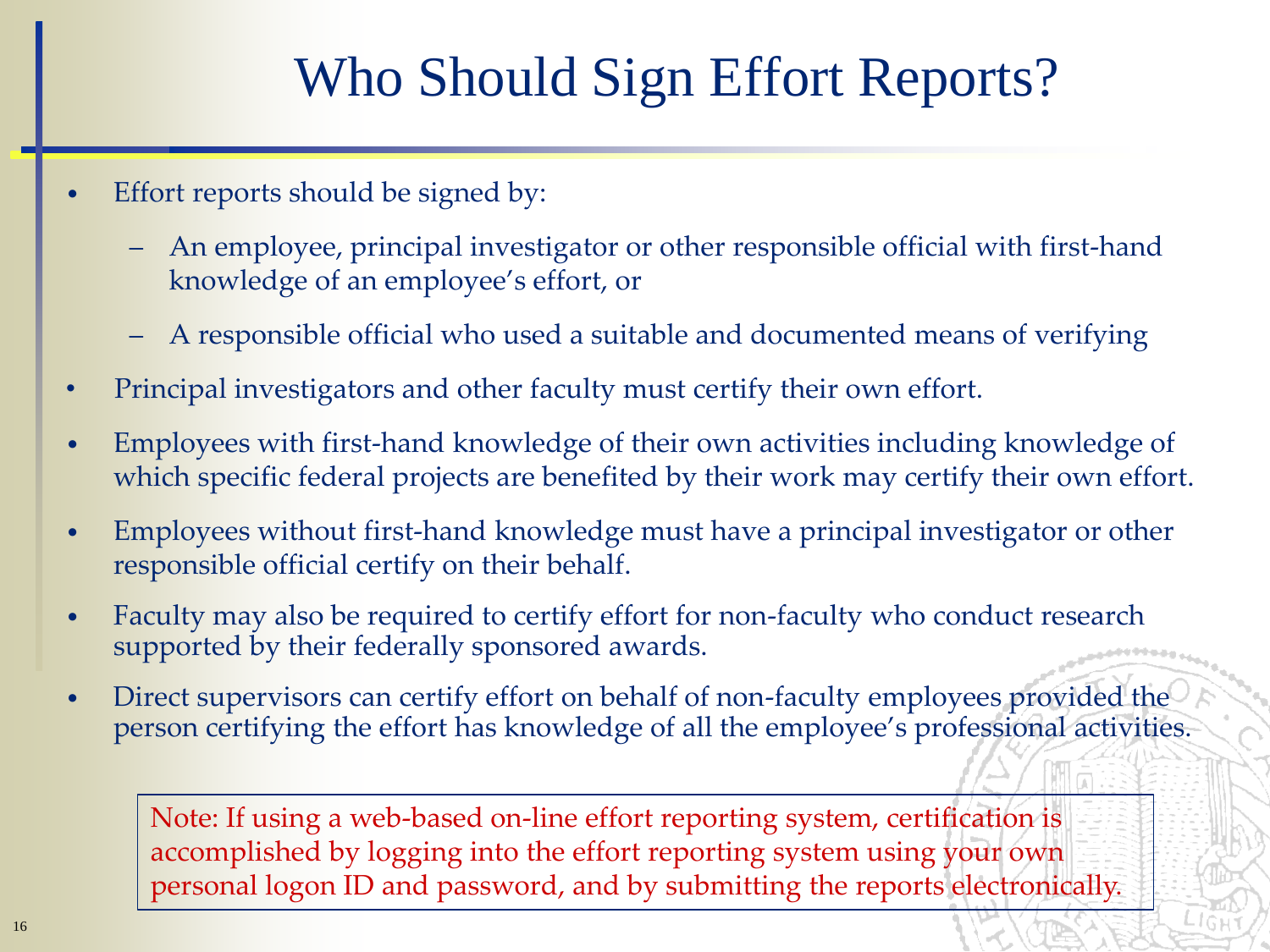## Suitable Means of Verification

- What are suitable means of verification that the work was performed?
	- ⁻ The individual should have some documentation of how the time was spent
	- Documentation could be in the form of a calendar, project reports, time cards
- In the NSF effort reporting audit at the University of Pennsylvania (2006), University of Pennsylvania business managers were found to be certifying effort for employees they did not directly supervise and they did not have a suitable means of verifying the effort.

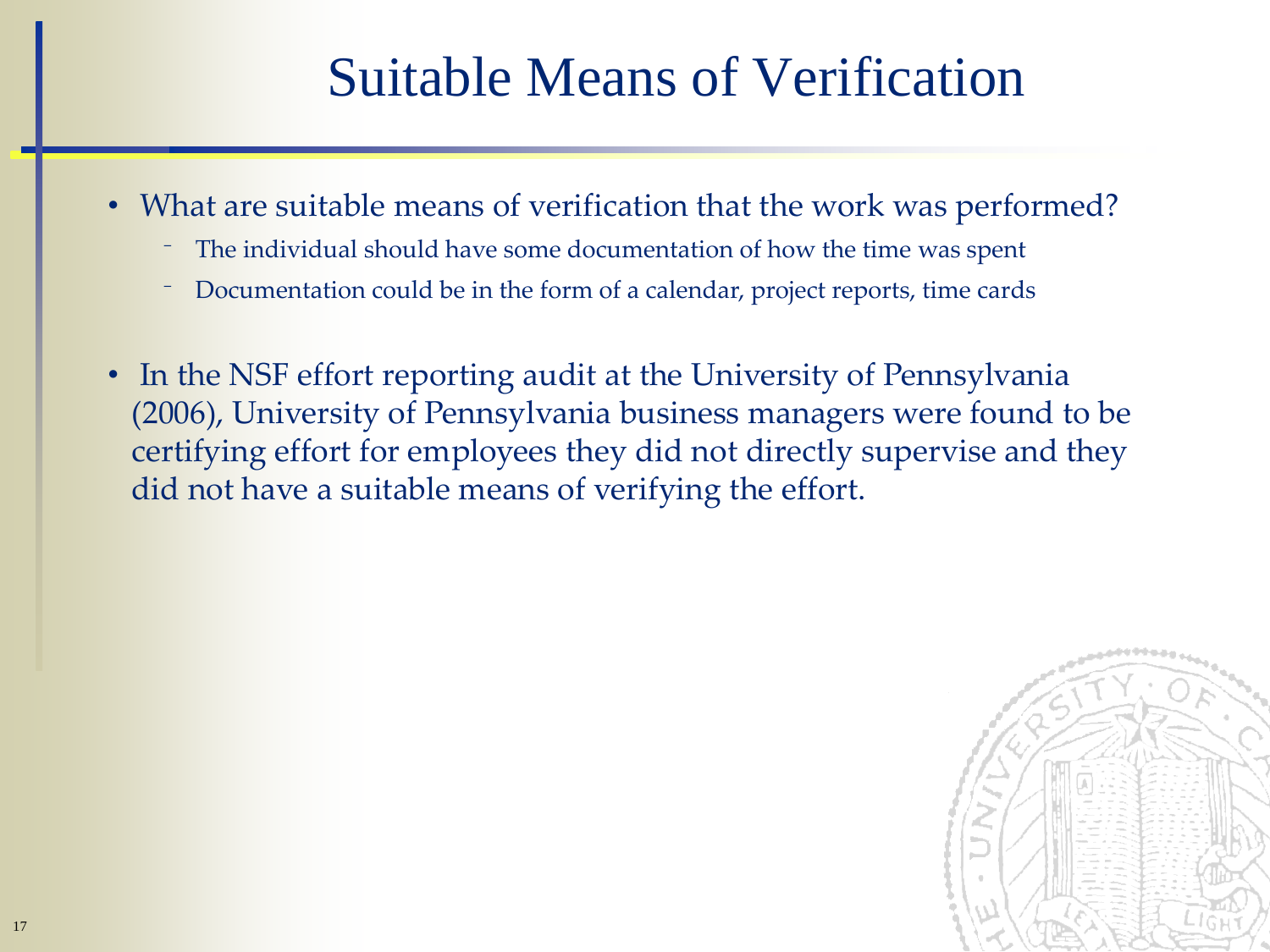## Institutional Base Salary (IBS)

- The NIH Grants Policy Statement defines IBS as the annual compensation paid by the university for an employee's appointment, whether that individual's time is spent on research, teaching, patient care, or other activities. The base salary generally excludes any income that an individual is permitted to earn outside of the university.
- IBS should not change as the number of grants a PI has increases or decreases. Institutions are not permitted to make salary adjustments solely based on the number of grants an individual has.
- Effort included on the effort report should include 100% of the individual's total professional activities as covered by the individual's Institutional Base Salary (IBS).
- IBS does not include stipends, honoraria, medical compensation plan differential or other over-the-cap payments, or vacation and sick leave taken.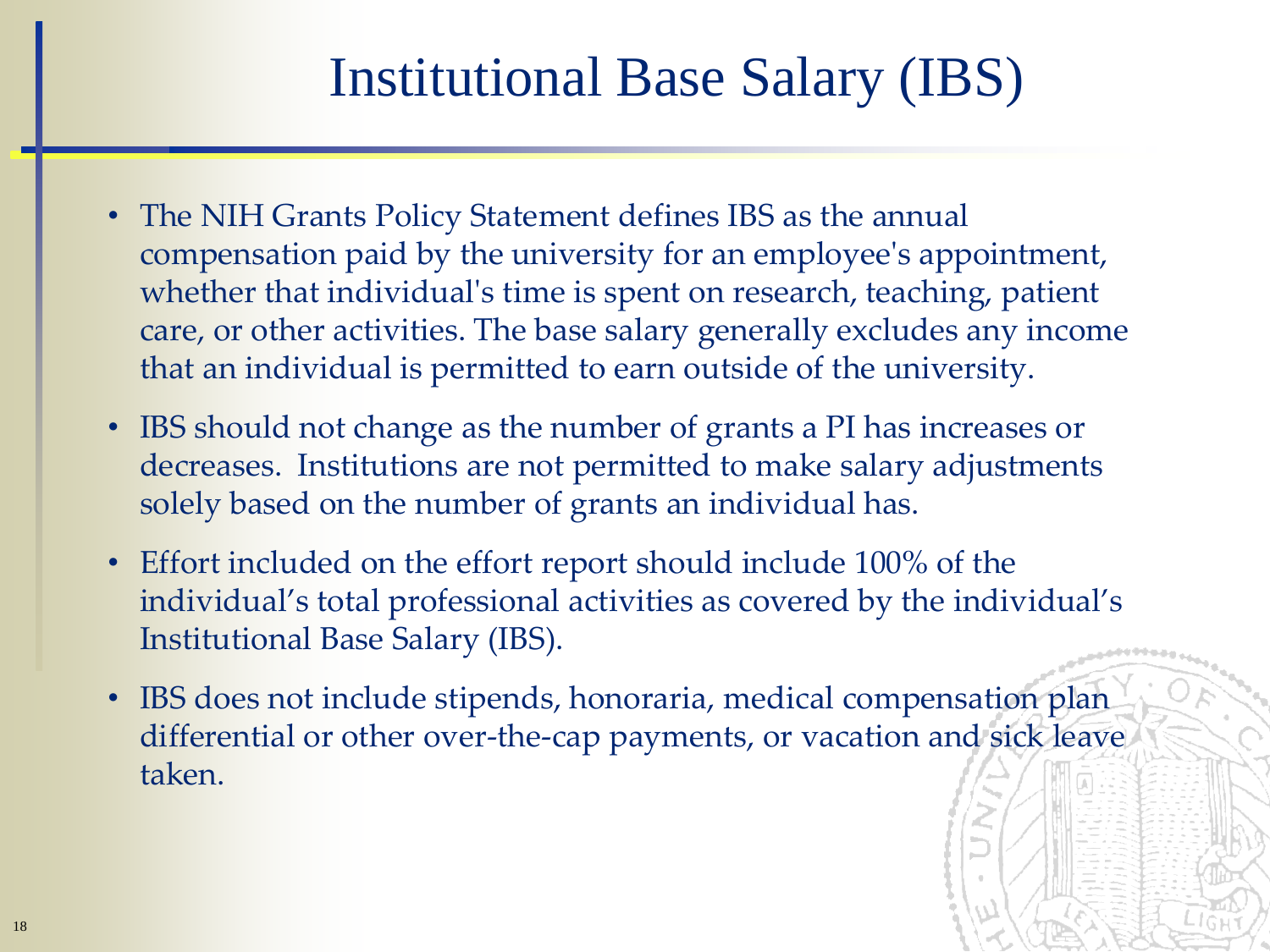## Cost Sharing

- Cost sharing is a commitment of University resources or funding that supplements externally sponsored projects
- Salary cost sharing occurs when effort exceeds the payroll charged to a particular project
- Mandatory cost sharing is that which is required by the sponsor, is quantified and committed in the proposal
- Voluntary committed cost sharing is not formally required by the sponsor, but committed in the proposal and becomes mandatory once the award is made (requires administrative tracking and reporting)
- The above costs are not reimbursed by the sponsor (will not be charged to the sponsored project) and therefore must be supported by University funds
- It is important to note that some sponsors prohibit or discourage cost sharing

*Any cost shared effort must be considered in the effort report; for additional case study involving cost sharing, please see Appendix C*

19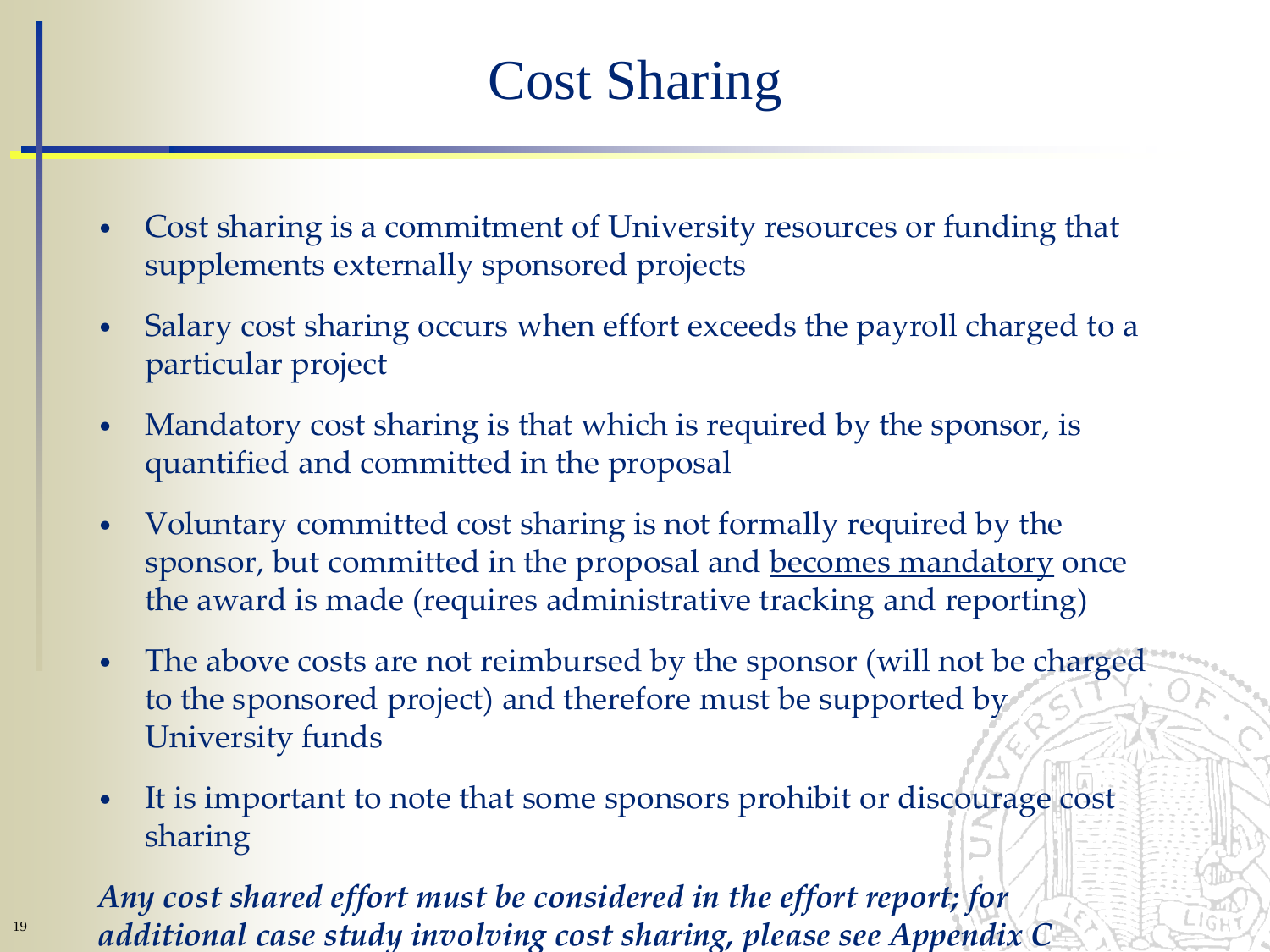## Summer Salary\*

- Charges for summer sponsored research activities must be consistent with the level of effort provided during that time period.
	- It is not allowable for an individual who is absent from research for a substantial period of the summer session to charge full salary to sponsored research and report 100% research activity on effort reports.
- It is not allowable for an individual to do any other work besides that on the sponsored award if the full (100%) salary is being charged to the sponsored award for that period of time (i.e. can not prepare teaching materials, write proposals, work on other research projects, do any administrative tasks, etc. over this time period).

\* Does not apply to UCSF

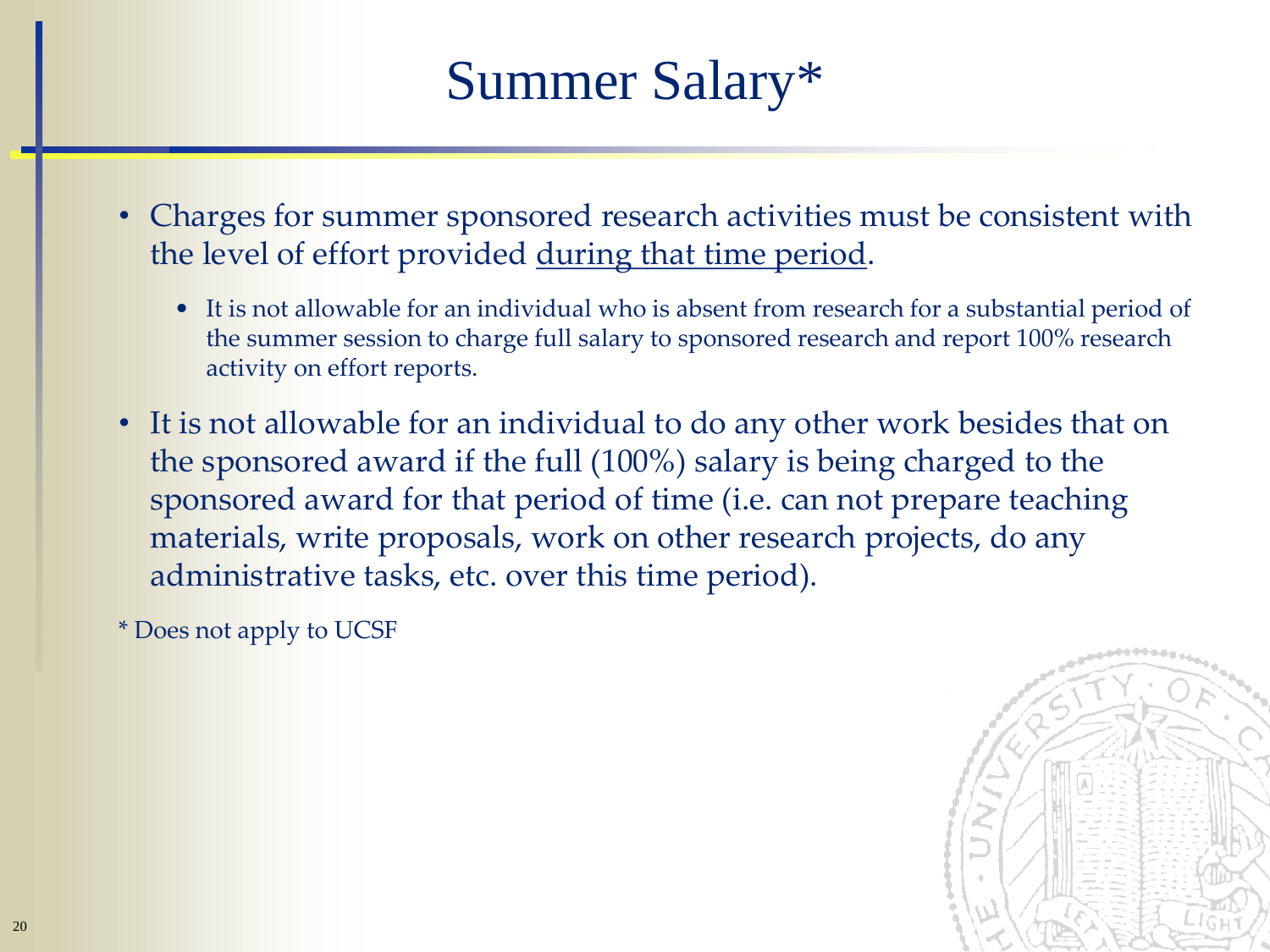### Effort Commitment

- Effort commitment is the amount of effort promised by the institution in the proposal or the amended effort included in the award documentation.
- The total distribution of effort dedicated to all institutional activities for an individual must not be greater than 100%, including cost sharing commitments.
- 100%, or nearly 100% research effort, is not realistically possible for individuals with significant non-research obligations to the institution (administrative, clinical or teaching).
- If key personnel intend to reduce their committed effort on a sponsored program by more than 25%, the institution needs to notify the sponsor and receive approval (e.g. reducing from 20% to 14%). Note: Review agency rebudgeting rules as requirements may vary.
- If the receipt of an award increases an investigator's total effort commitments to greater than 100%, the investigator must revise the level of committed effort requested by communication with the sponsor, reduce effort on other activities, or refuse the award.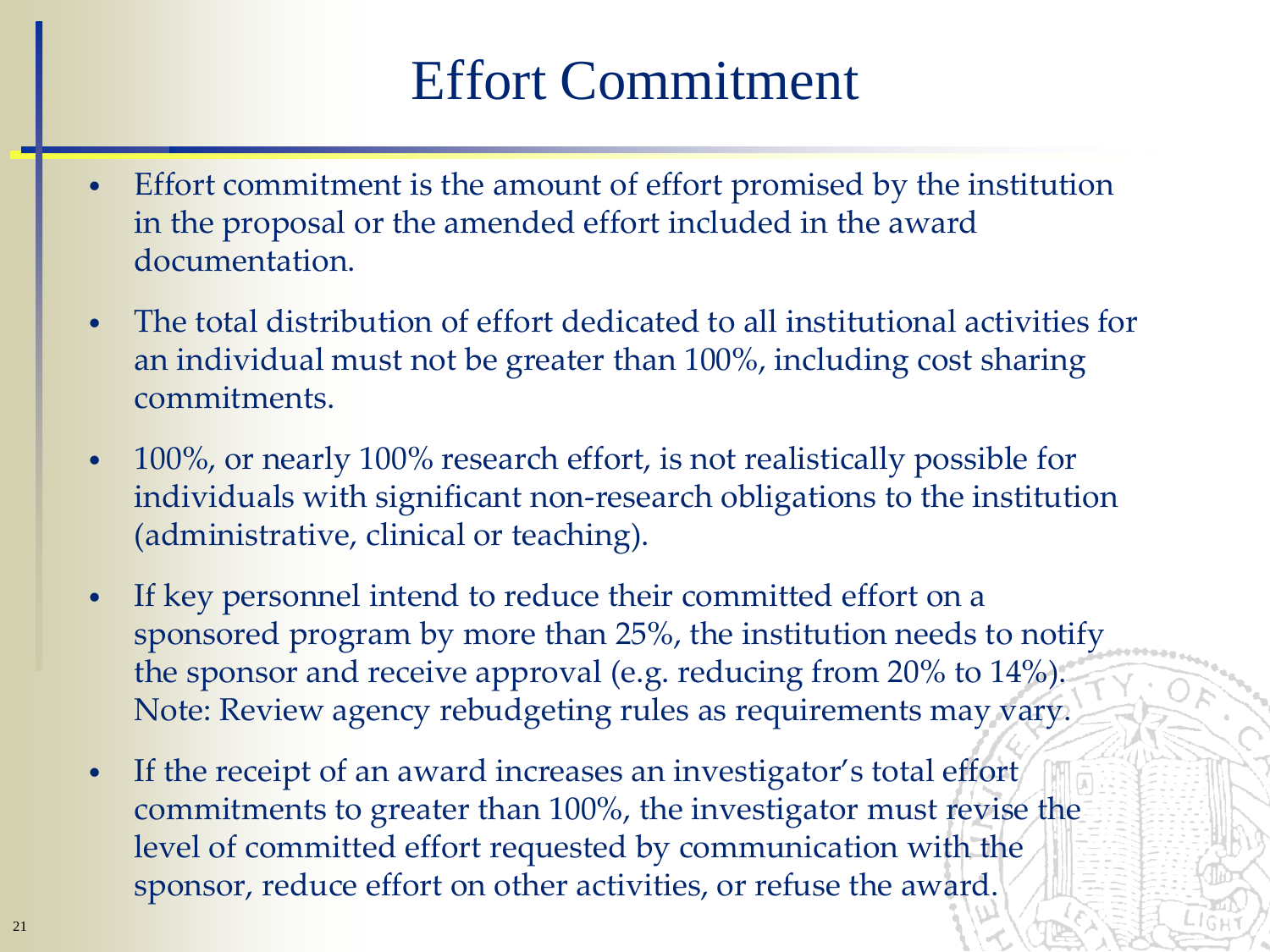### Case Study: Effort Commitments

- Dr. Chen has the following effort commitments
	- 25% on Grant A
	- 25% on Grant B
	- 25% on Grant C (of which 20% is cost shared)
	- Teaching, administration, and departmental research activities which comprise approximately 1-2 days/week
- Dr. Chen receives a notification that he will be awarded a new grant next month, on which he has a 20% commitment
- Which of the following are acceptable methods of managing this new commitment?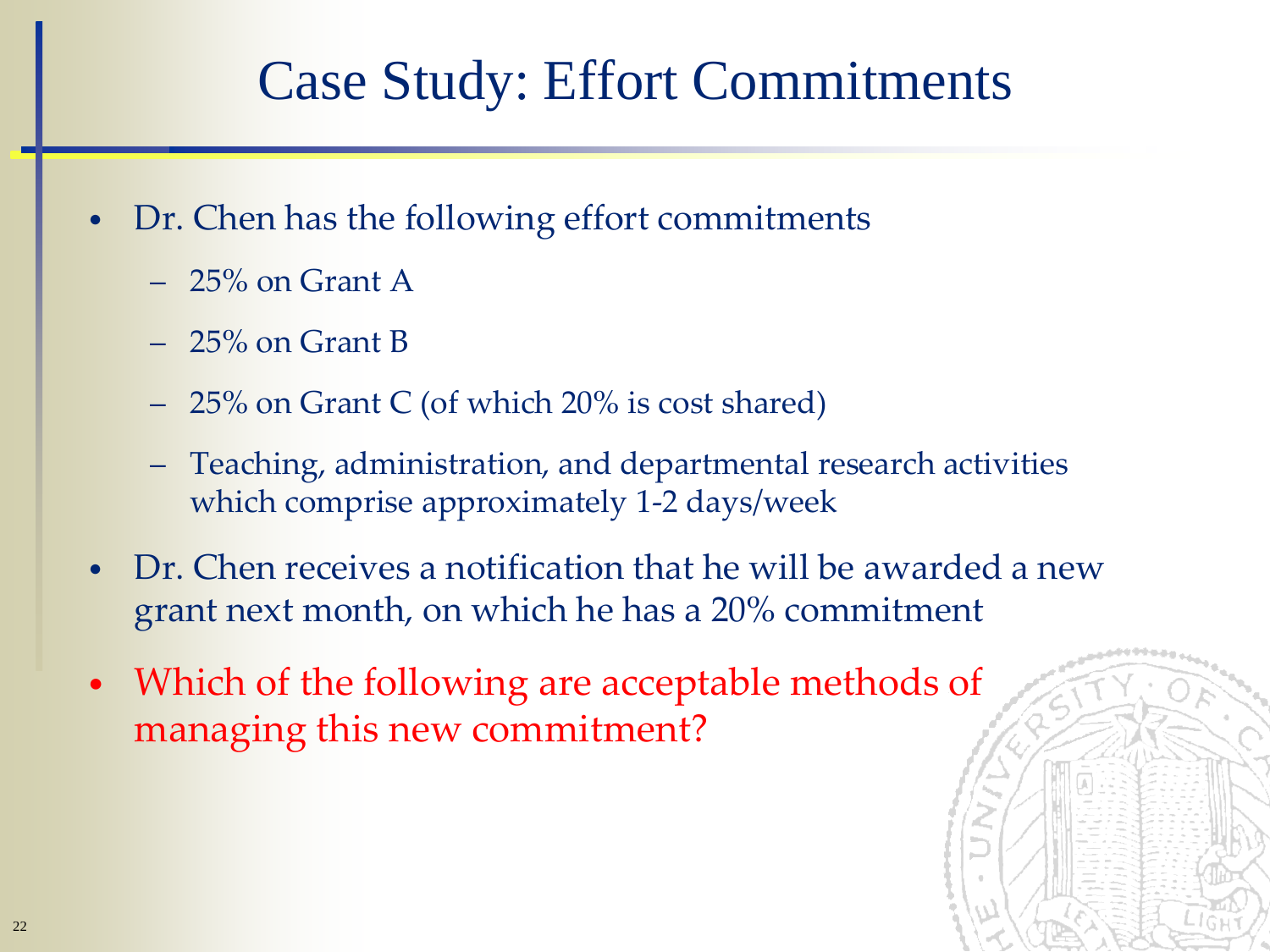### Case Study: Effort Commitments

- A. Work 20% more hours than before.
- B. Reduce effort by approximately 5% on Grants A-C (changing payroll distribution accordingly), and reduce effort by 5% on the nonsponsored activities.
- C. Reduce effort on Grant C by 20%. Since it's cost-shared, no notification to the sponsor is necessary.
- D. Reduce effort on Grants A and B by 10% each, notifying each sponsor of the planned reduction in effort.

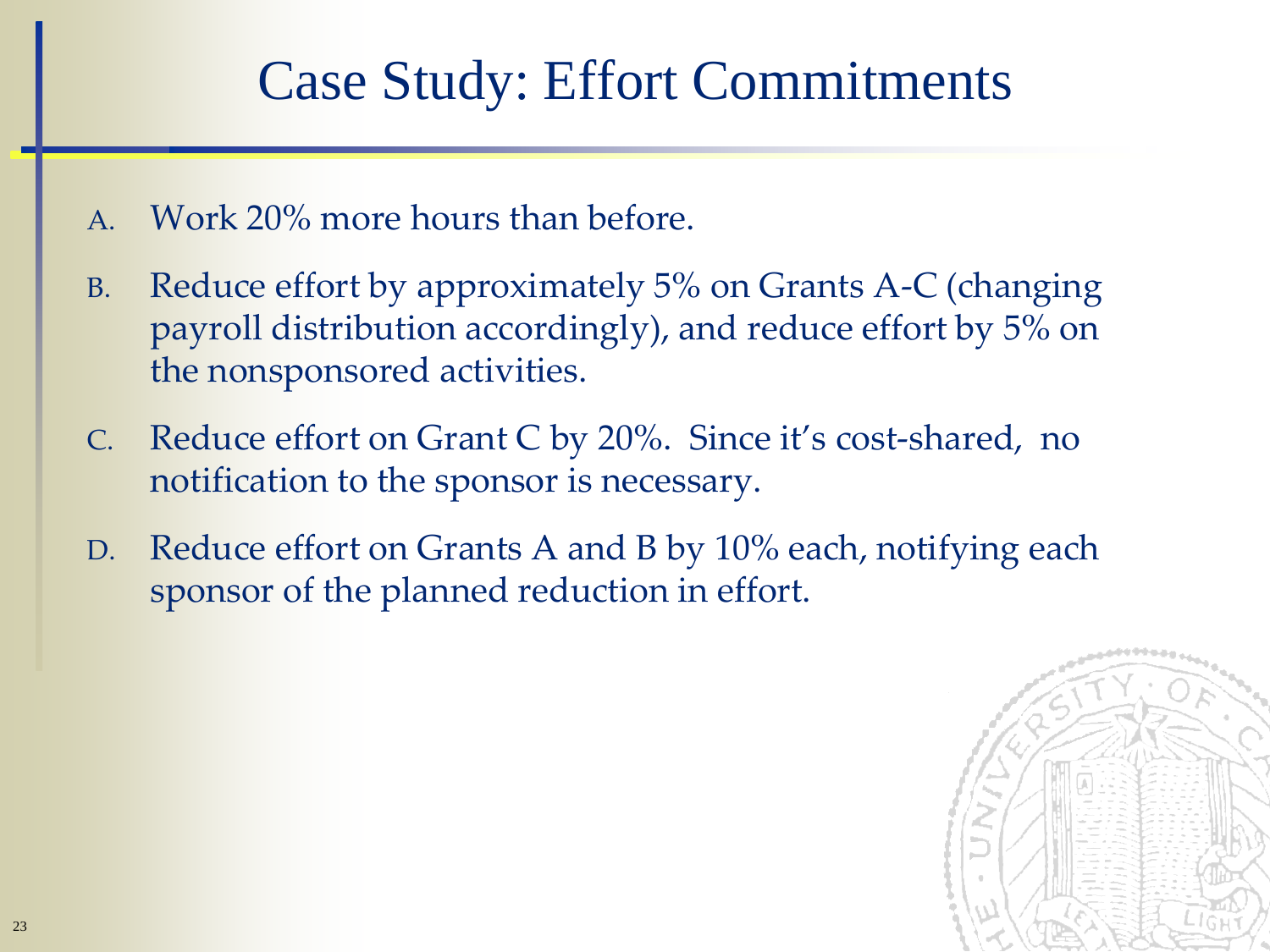### Case Study: Effort Commitments

- A. Work 20% more hours than before. No, that just changes the distribution for all of the effort percentages.
- B. Reduce effort by approximately 5% on Grants A-C (changing payroll distribution accordingly), and reduce effort by 5% on the nonsponsored activities. Yes, this could work.
- C. Reduce effort on Grant C by 20%. Since it's cost-shared, no notification to the sponsor is necessary. No – cost shared commitments should be treated no differently than charged commitments.
- Reduce effort on Grants A and B by 10% each, notifying each sponsor of the planned reduction in effort. Yes – these reductions in effort are each 40% (10/25), so they require prior notification. Note: review agency rebudgeting rules as requirements may vary.

Note: if the salary charged to any federal grant is greater than the effort expended, it is beyond the reasonable tolerance level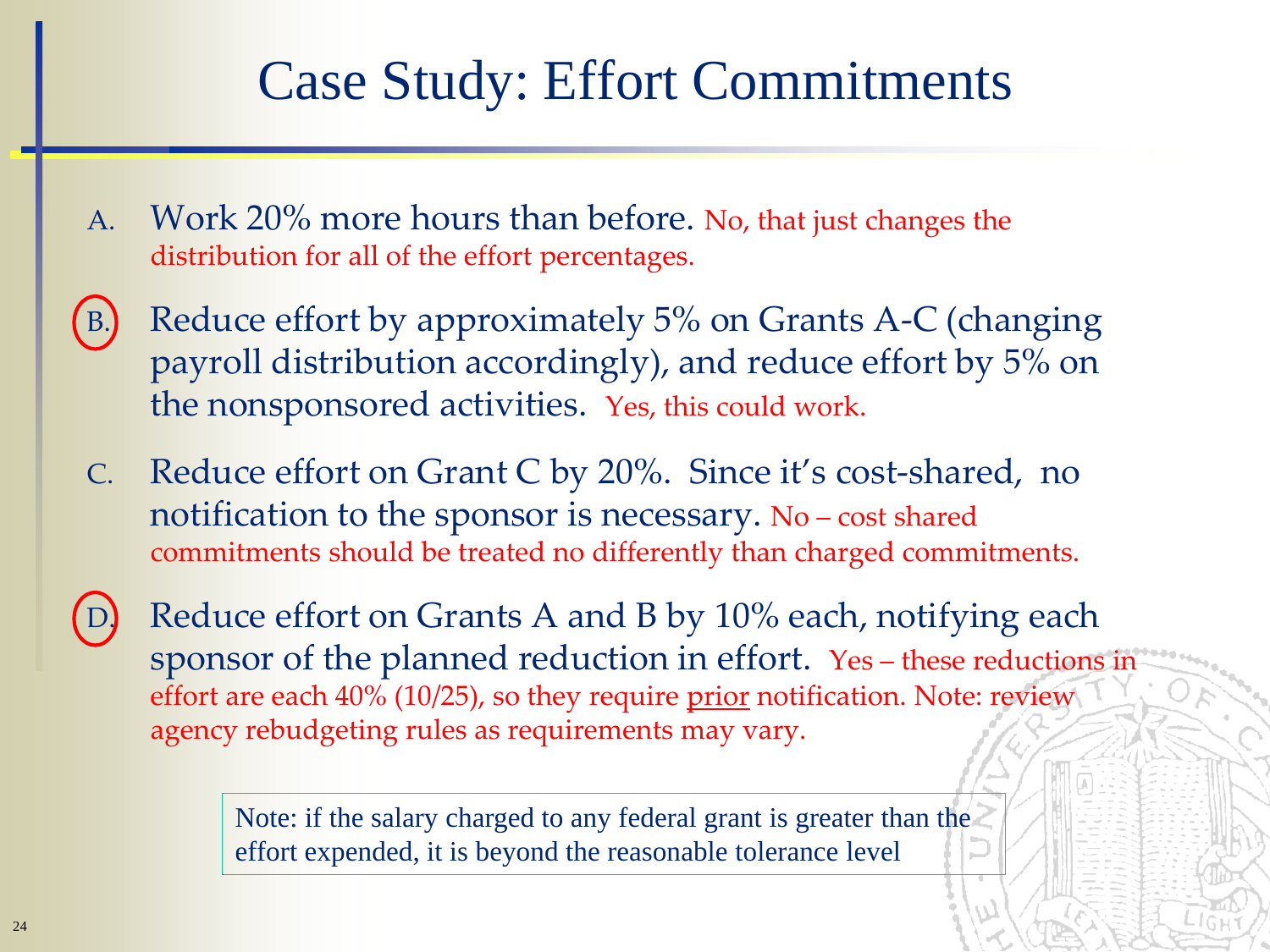## Payroll Cost Transfers

- A cost transfer is an after-the-fact reallocation of the cost associated with a transaction from one activity/account to another.
- The differences between certified effort % and % of salary charged may require a salary cost transfer.
- It is important that the salary charged to a sponsored project not exceed (within tolerance) the effort spent on the project. **If the salary charged is greater than the effort expended, a payroll cost transfer should be made to remove excess salary charged to the sponsored project.**
- Formal re-certification must be completed if the cost transfer occurs after the certification for that effort has already taken place.
- Transfers must be made timely, that is, within 120 days of the close of the ledger period in which the original charge was posted.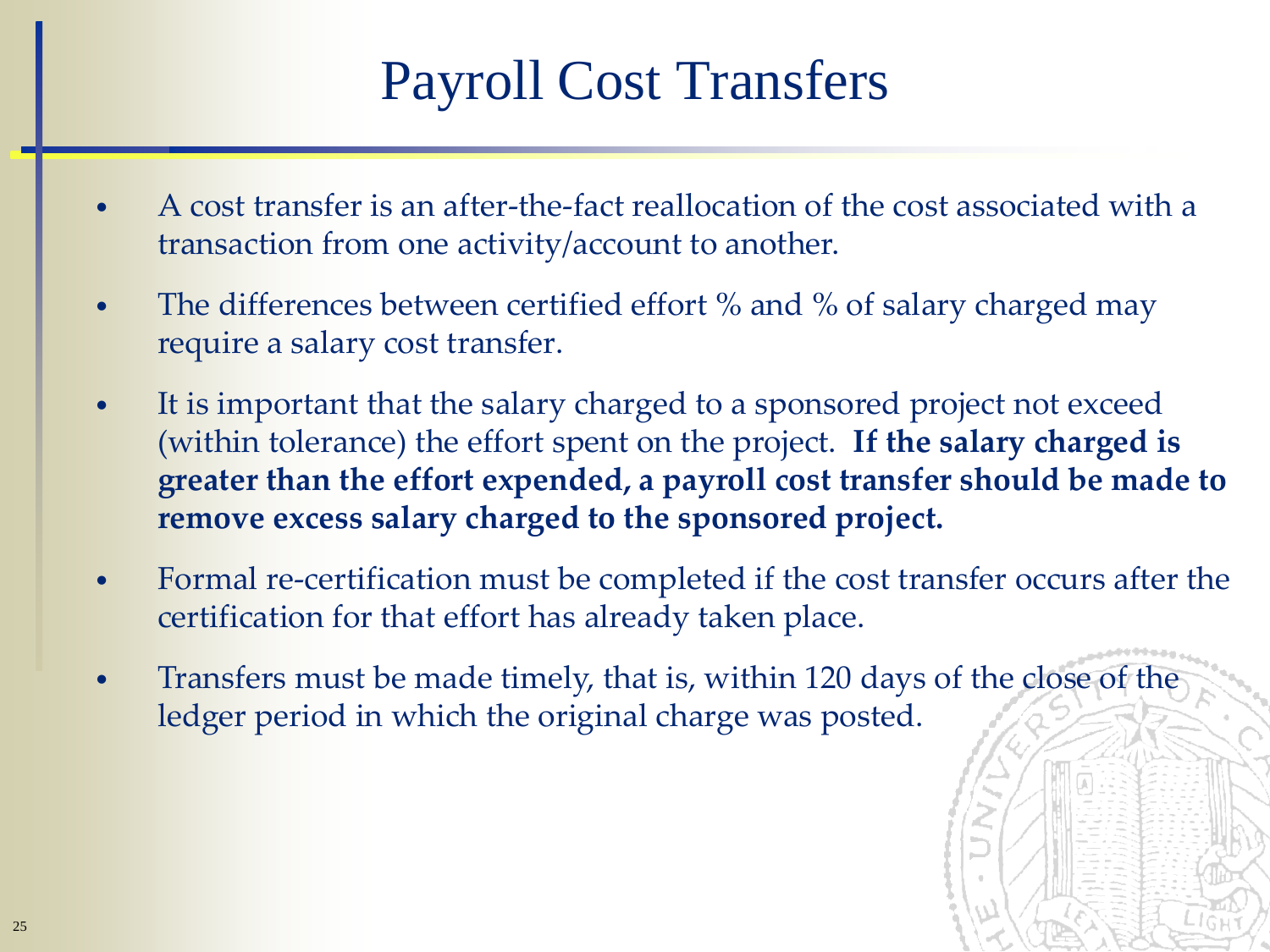### Case Study: Cost Transfers

- From  $7/1/09$  to  $12/31/09$ :
	- Dr. Walleye was awarded Grant A that included a 50% effort commitment. He was also paid 50% of his salary from this award.
	- Dr. Walleye was paid 50% from departmental funds during this period.
	- At the time of certification, he realizes that he only worked 40% of his time on Grant A during the certification period. He spent the remaining 60% of his time on non-sponsored activities.

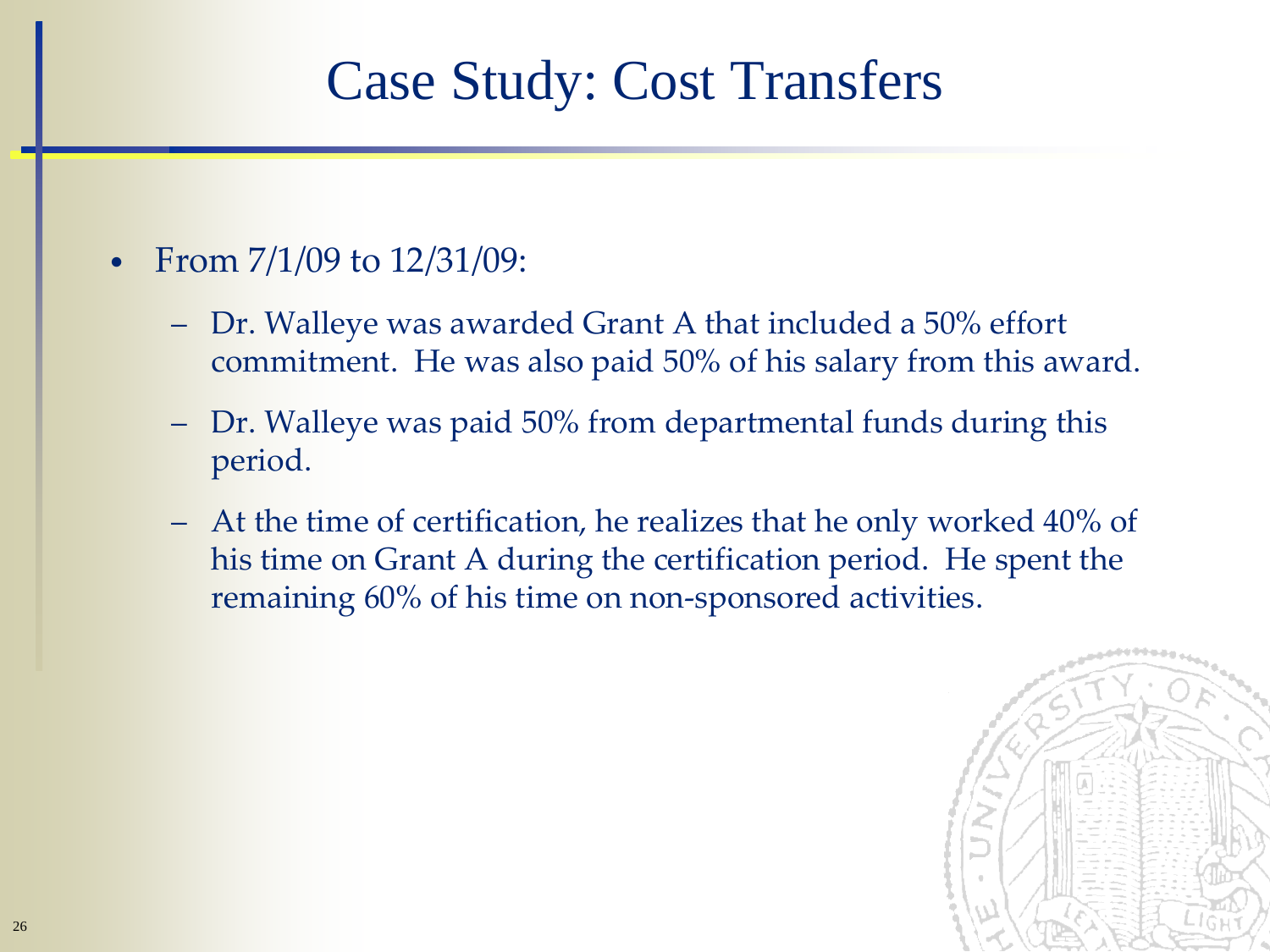### Case Study: Cost Transfers

What should the reported effort % section of Dr. Walleye's effort report look like?

| <b>Activity</b>                                            | Payroll % | <b>Cost</b><br><b>Sharing %</b> | <b>Effort %</b>                  |
|------------------------------------------------------------|-----------|---------------------------------|----------------------------------|
| <b>Sponsored Activities</b>                                |           |                                 |                                  |
| <b>Grant A</b>                                             | 50%       |                                 | XX%                              |
| <b>Non-Sponsored Activities</b>                            | 50%       |                                 | XX%                              |
| <b>TOTAL</b>                                               | 100%      |                                 | XXX%                             |
| Should anything be done as a result of this effort report? |           |                                 | ديرا<br>$\sim$<br>$\blacksquare$ |

メバン ハイビン インプ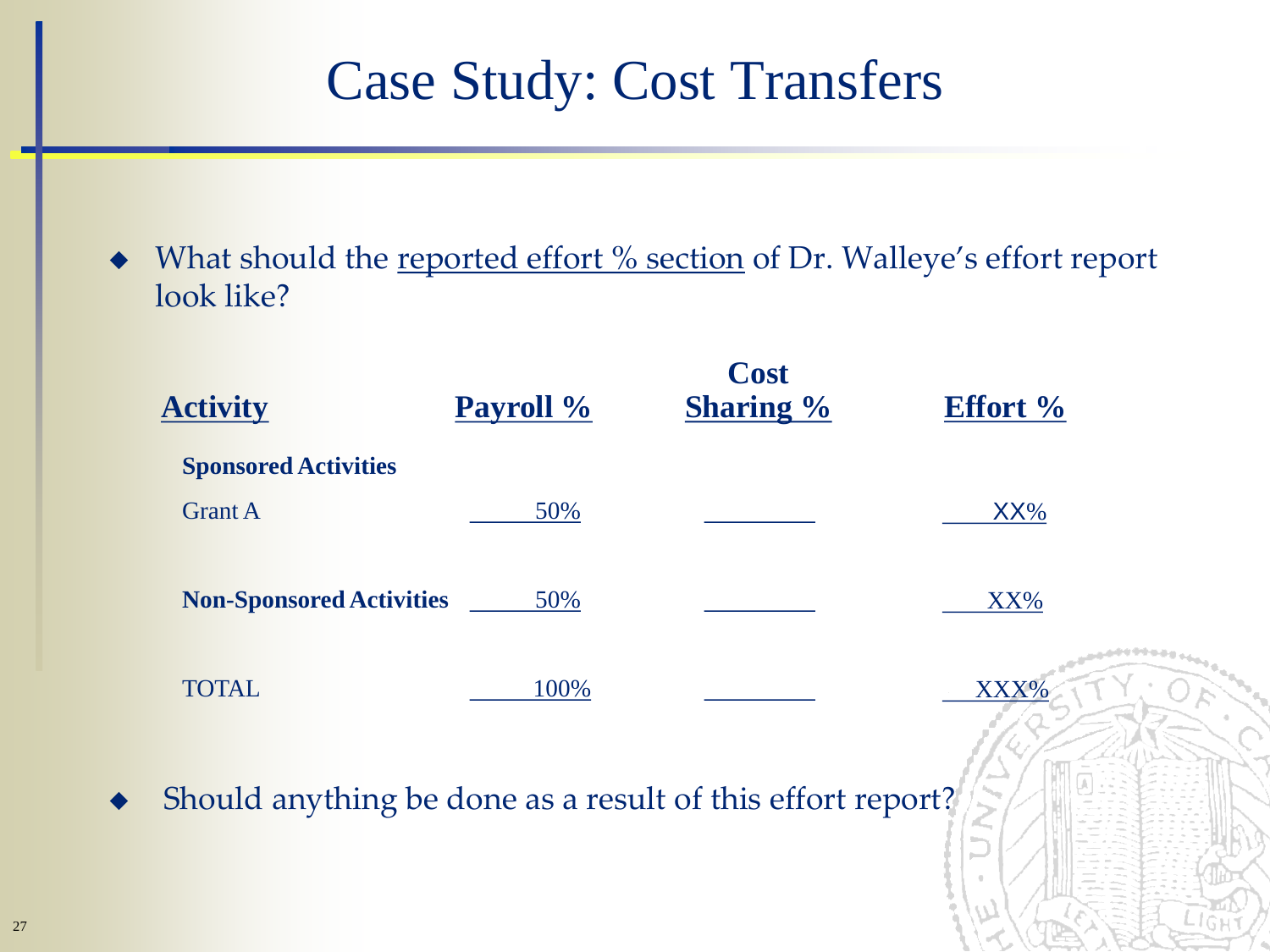#### Case Study: Cost Transfers

#### ◆ Dr. Walleye's effort report:

|                                 |           | <b>Cost</b>      |                 |
|---------------------------------|-----------|------------------|-----------------|
| <b>Activity</b>                 | Payroll % | <b>Sharing %</b> | <b>Effort %</b> |
| <b>Sponsored Activities</b>     |           |                  |                 |
| <b>Grant A</b>                  | 50%       |                  | 40%             |
| <b>Non-Sponsored Activities</b> | 50%       |                  | 60%             |
| <b>TOTAL</b>                    | 100%      |                  |                 |

 Because his effort on Grant A was less than the payroll charged during the period, 10% of his payroll charges need to be transferred off of Grant A and moved to non-sponsored account.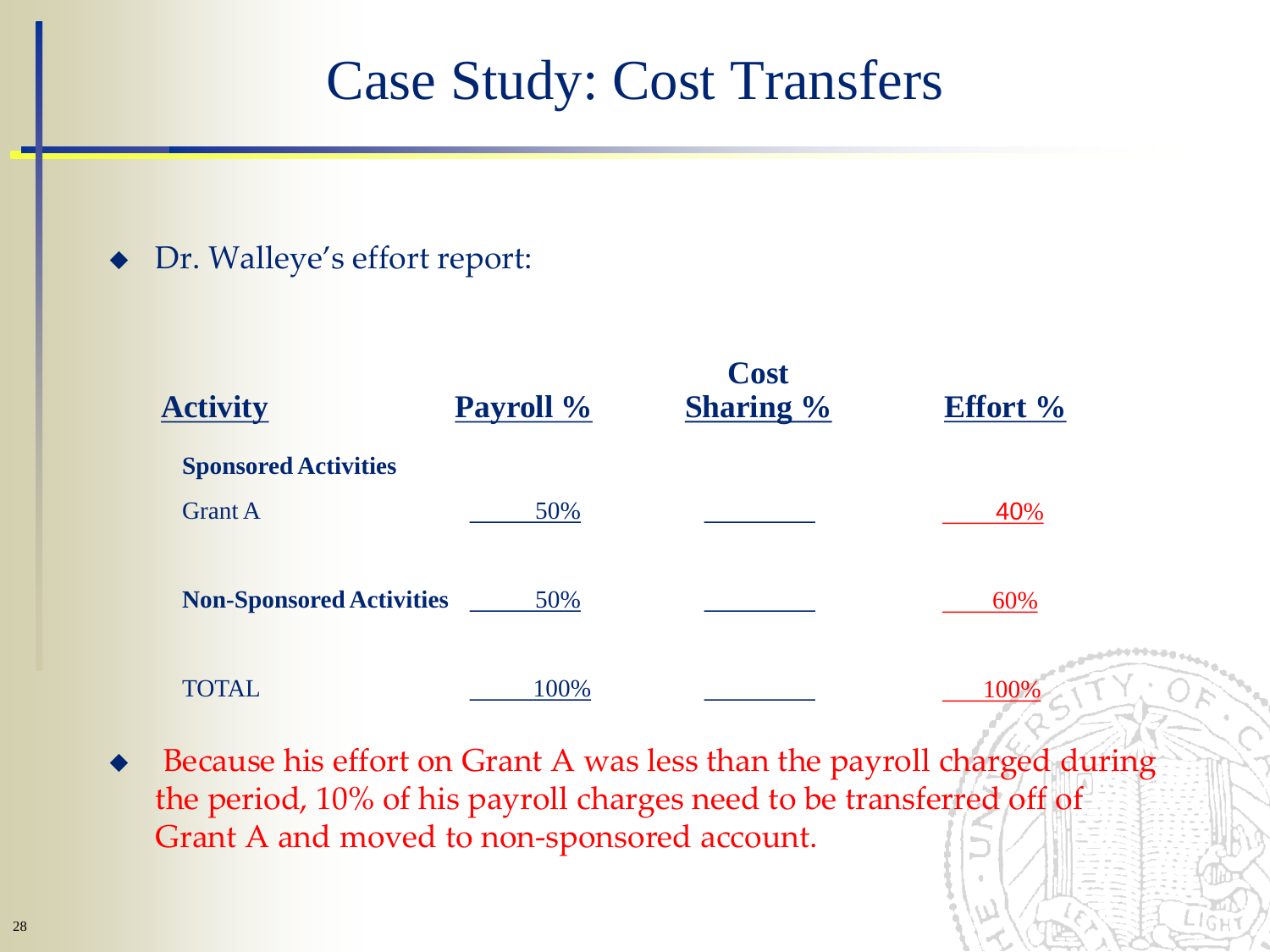## Consequences of Non-Compliance

- Effort reporting is a condition of accepting Federal funds
- The risks of non-compliance with effort reporting are significant
	- Numerous investigations have been conducted by the federal government that have focused on effort reporting - settlements have been in the tens of millions of dollars
- If effort reports are not complete, research sponsors may:
	- Disallow related salary, fringe benefits and F&A (indirect) costs
	- Reduce or eliminate future funding
	- Press criminal charges
	- Require additional oversight
- NSF in particular has conducted nearly 20 reviews of institutions' effort reporting practices. Common findings have included:
	- Effort reports certified late and/or by individuals without suitable means of verification
	- 100% effort and Institutional Base Salary (IBS) not defined appropriately
	- Problems with summer salary/effort calculations and reports
	- Effort commitments not considered in certification
	- Failure to report committed cost sharing accurately in "Current & Pending" support pages of proposal
	- **Inadequate education programs for faculty and administrators**

*See Appendix A for more detail on recent federal investigations related to effort reporting*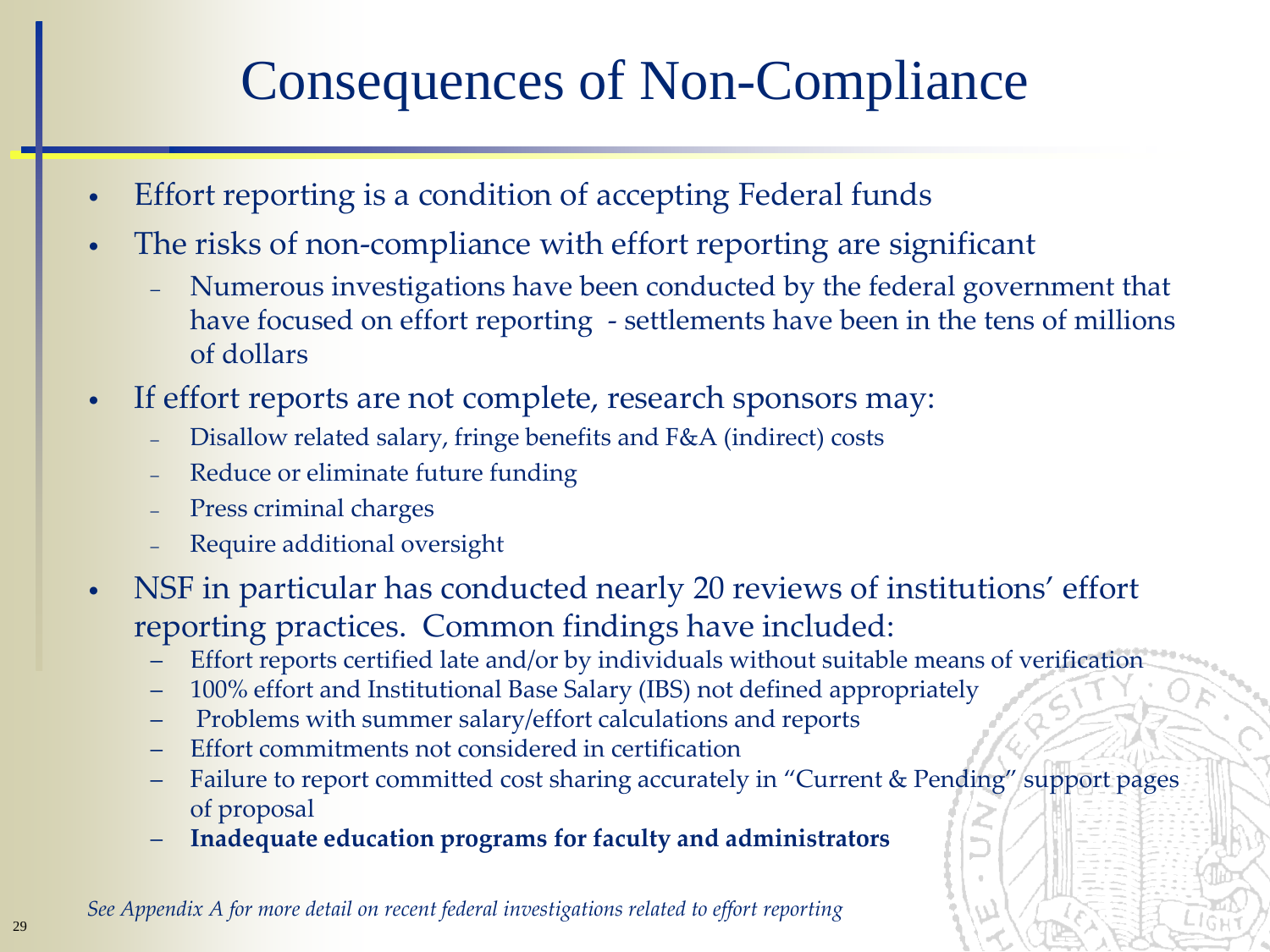## Consequences of Non-Compliance: UC Policy

- Principal Investigators and their campus departments are responsible for ensuring full compliance with effort reporting requirements. Campus departments and Extramural Fund Accounting Offices shall take progressive action to prompt corrective action and resolution according to local campus policy when required, including:
	- Notification of the Department Chair or director for resolution
	- Notification of the Dean to expedite resolution
	- Notification of the Vice Chancellor—Research and/or Provost/Executive Vice Chancellor and request intervention and resolution
- The University shall require all effort to be certified within 120 days of the end of the reporting period. Effort not certified within 120 days may result in action being taken by the campus to reverse the charges on the award, may jeopardize submission of future proposals, cause a proposal to be withdrawn, and/or jeopardize the acceptance of future awards.

Reference: Contracts and Grants Manual Chapter 7-330 (http://www.ucop.edu/raohome/cgmanual/chap07.html#effort)

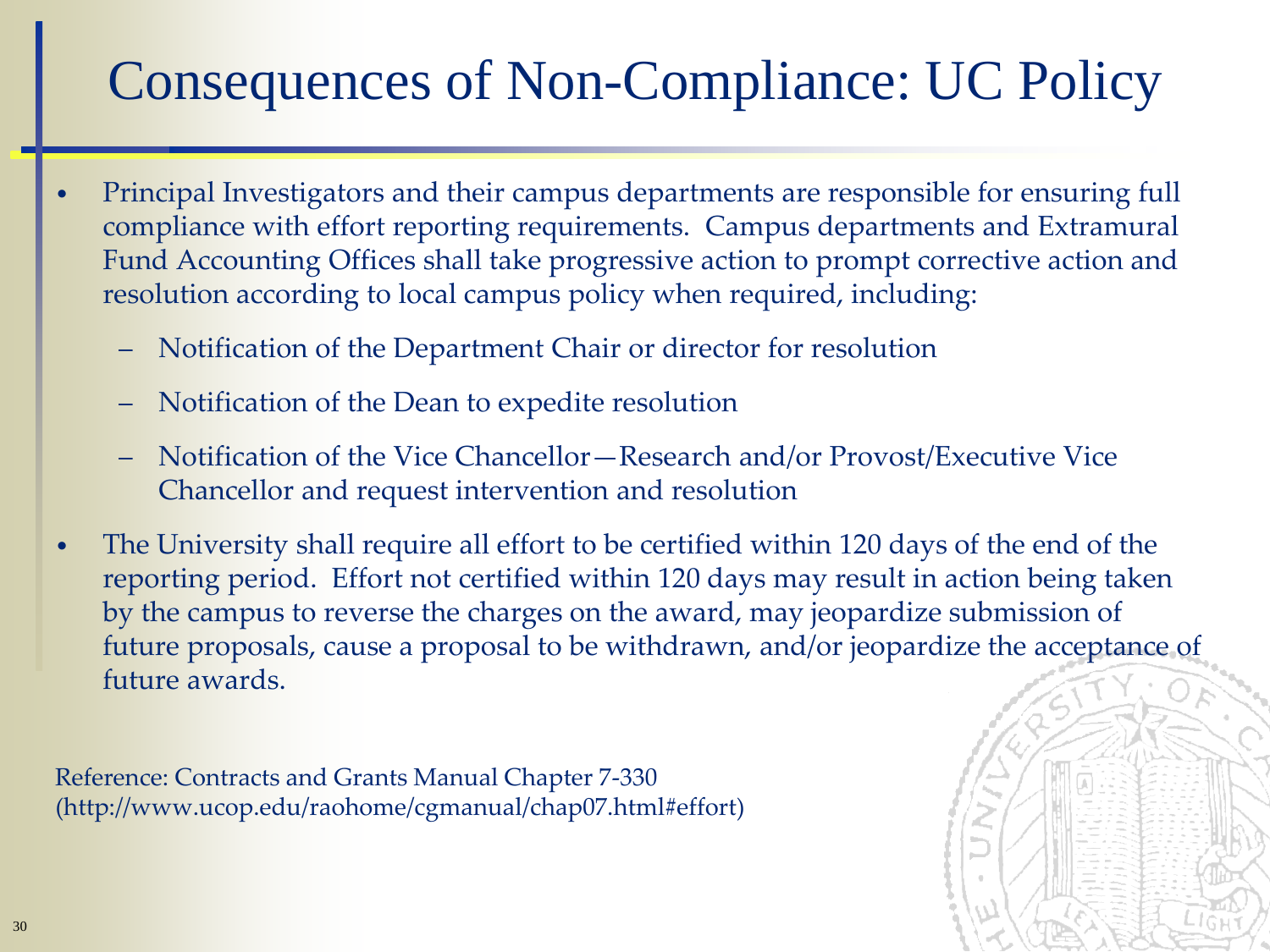#### Campus Resources

Contact your department ERS Coordinator

or; Rudy Moreno, UCSB ERS Coordinator, in Extramural Funds Accounting @ extension 6127, email address is rudy.moreno@bfs.ucsb.edu

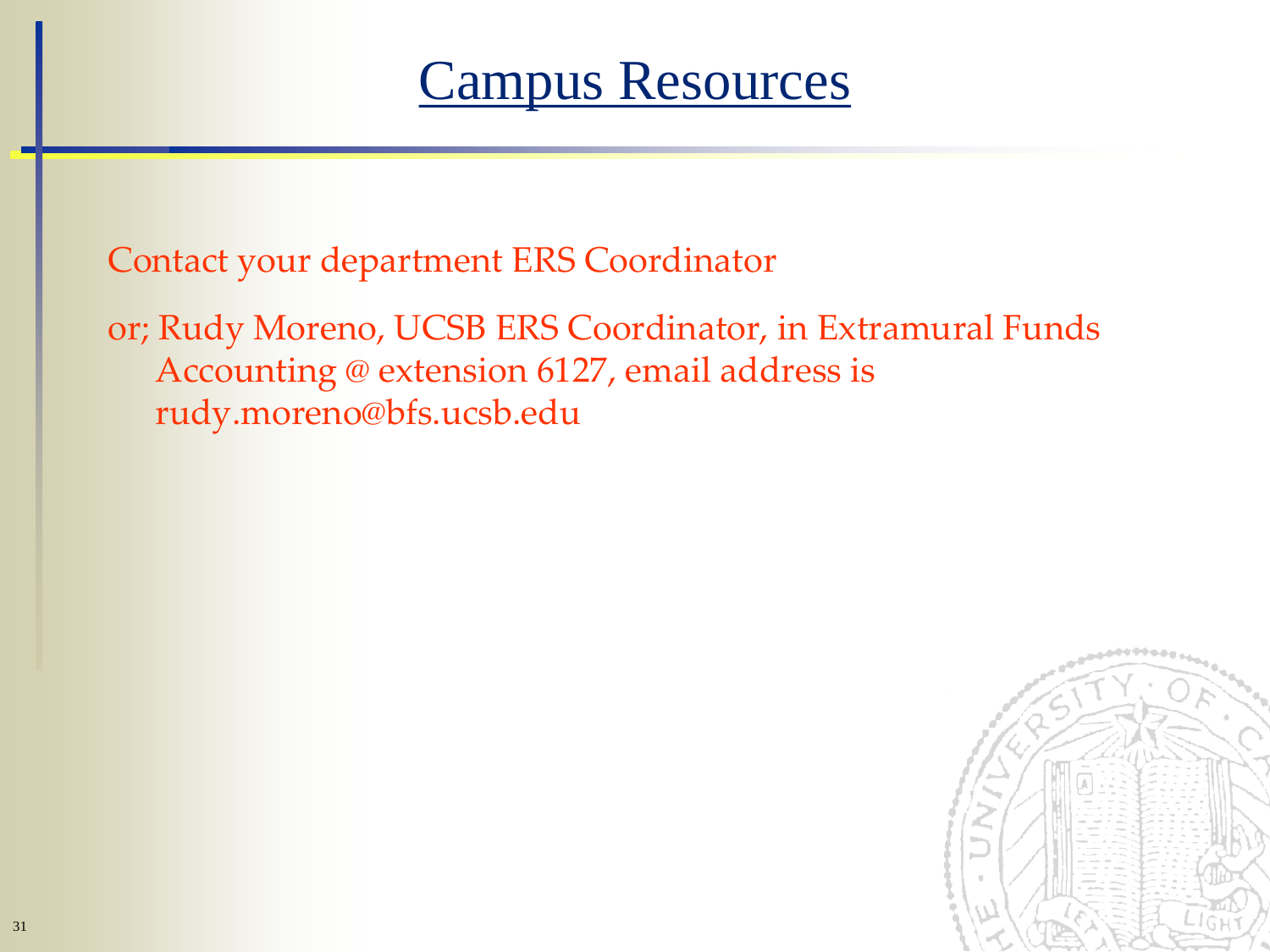#### Appendix A Effort Reporting Settlements and Audit Summaries

#### **Yale University (2008)**

- Government alleged that Yale mischarged federal grants through improper cost transfers designed to "spend down" grant funds, and through inaccurate and overstated effort reports that resulted in salary overcharges to federal awards.
- Government alleged that Yale researchers submitted effort reports for summer salary that wrongfully charged 100 percent of their summer effort to federal grants, when researchers expended significant effort on other work.
- Government alleged that PI failed to provide the 25% level of effort proposed in subaward application.
- Government alleged the University did not have procedures for monitoring the budgeted or minimum level of effort for key personnel.
- \$7.6 million paid to the government.

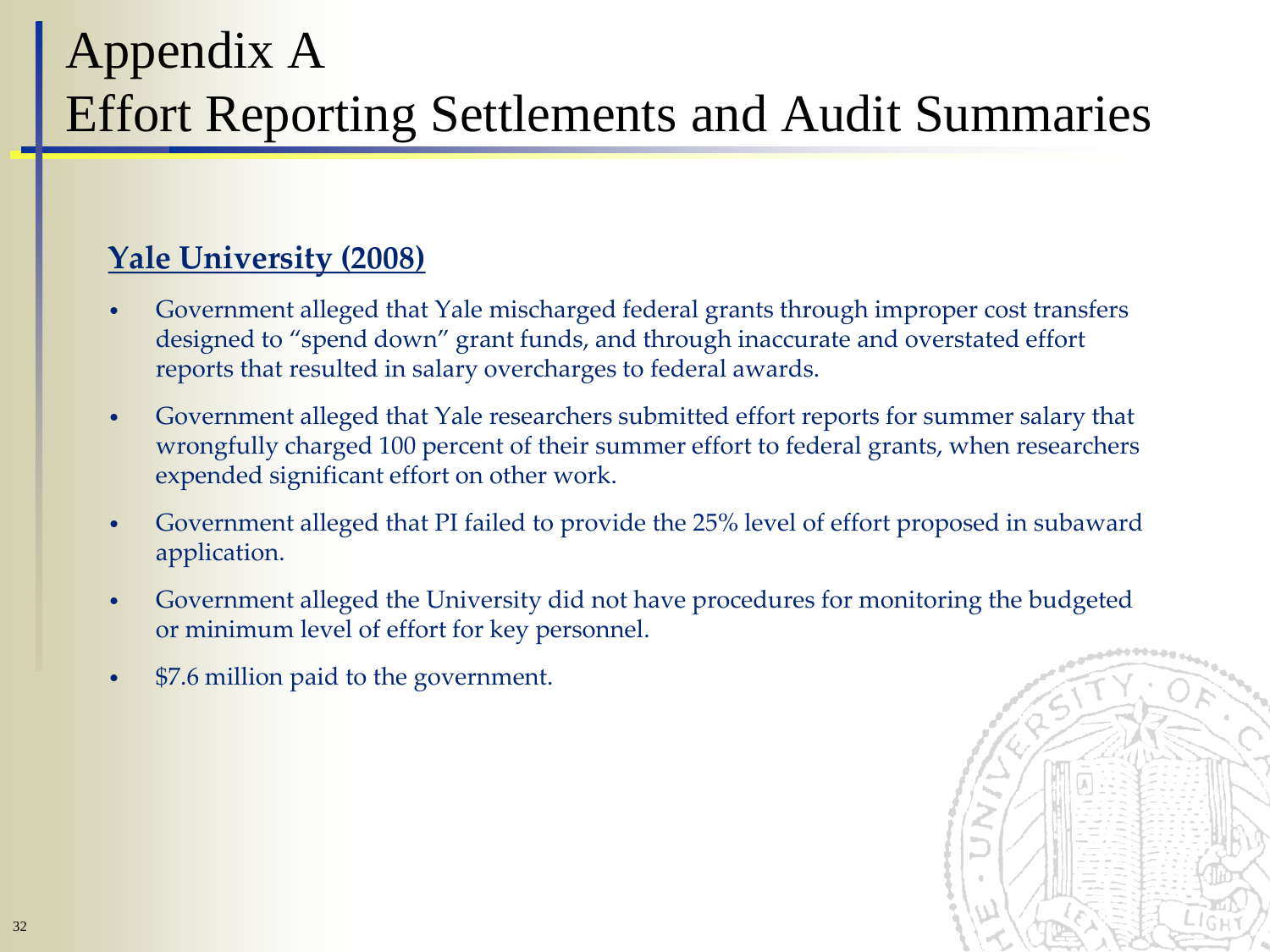## Appendix A (cont'd) Effort Reporting Settlements and Audit Summaries

#### **Cornell University Weill Medical College (2005)**

- Whistleblower alleged that over an eight year period, the full salaries of nurses, laboratory technicians, and other workers had been paid with NIH grant dollars, even though some of the employees were not involved in the research at all and others did not work full time on the project.
- The Department of Justice (DOJ) said Weill Medical College, 'defrauded the government and made false statements' when a principal investigator on the grants in question 'failed to disclose to the government the full extent of her various active research projects' and that 'Weill Medical College knew, or should have known, that its employee failed to fully disclose her active research projects in the grant applications submitted to the government such that her research commitments exceeded 100% of her available time'.
- \$4.38 million paid to the government

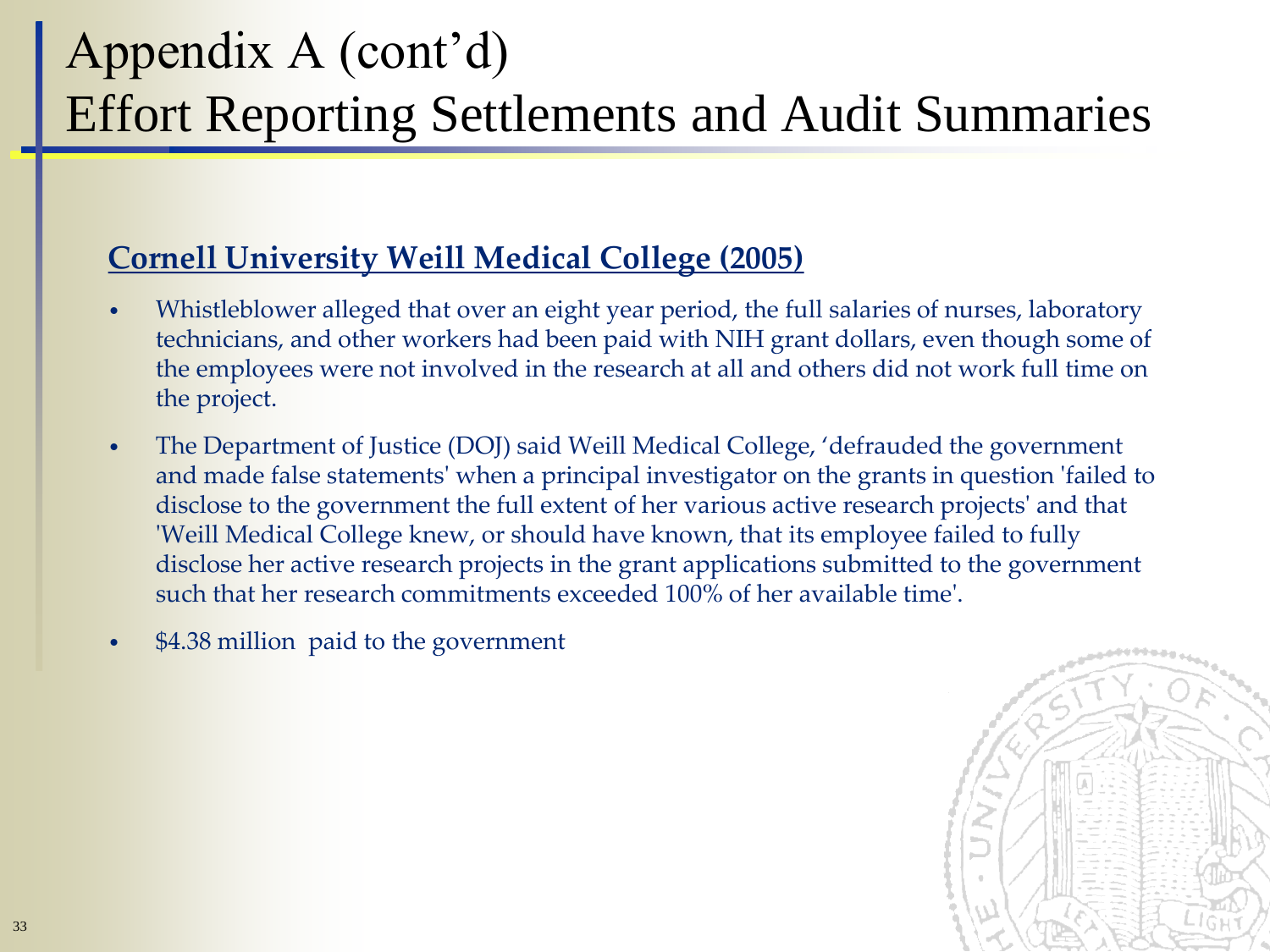## Appendix A (cont'd) Effort Reporting Settlements and Audit Summaries

#### **Florida International University (2005)**

- An audit found that the university had not properly documented whether faculty members had spent the percentage of time they had promised to spend on research projects financed by the grants.
- Government alleged that FIU improperly billed the government for scientists' time, travel, and administration expenses over a 10-year period on a single award dating back to 1995.
- \$11.5 million paid to the government

#### **Harvard University (2004)**

- Harvard disclosed to government that it had, along with an affiliated hospital, overcharged NIH research and training grants by seeking reimbursement for the salaries of researchers who did not work on the grant.
- Faculty time was also found to be overstated.
- Government was billed for salaries and expenses unrelated to federal grants.
- A researcher spent fewer hours than promised on a research study.
- Harvard and affiliated institutions paid \$3.3 million to government.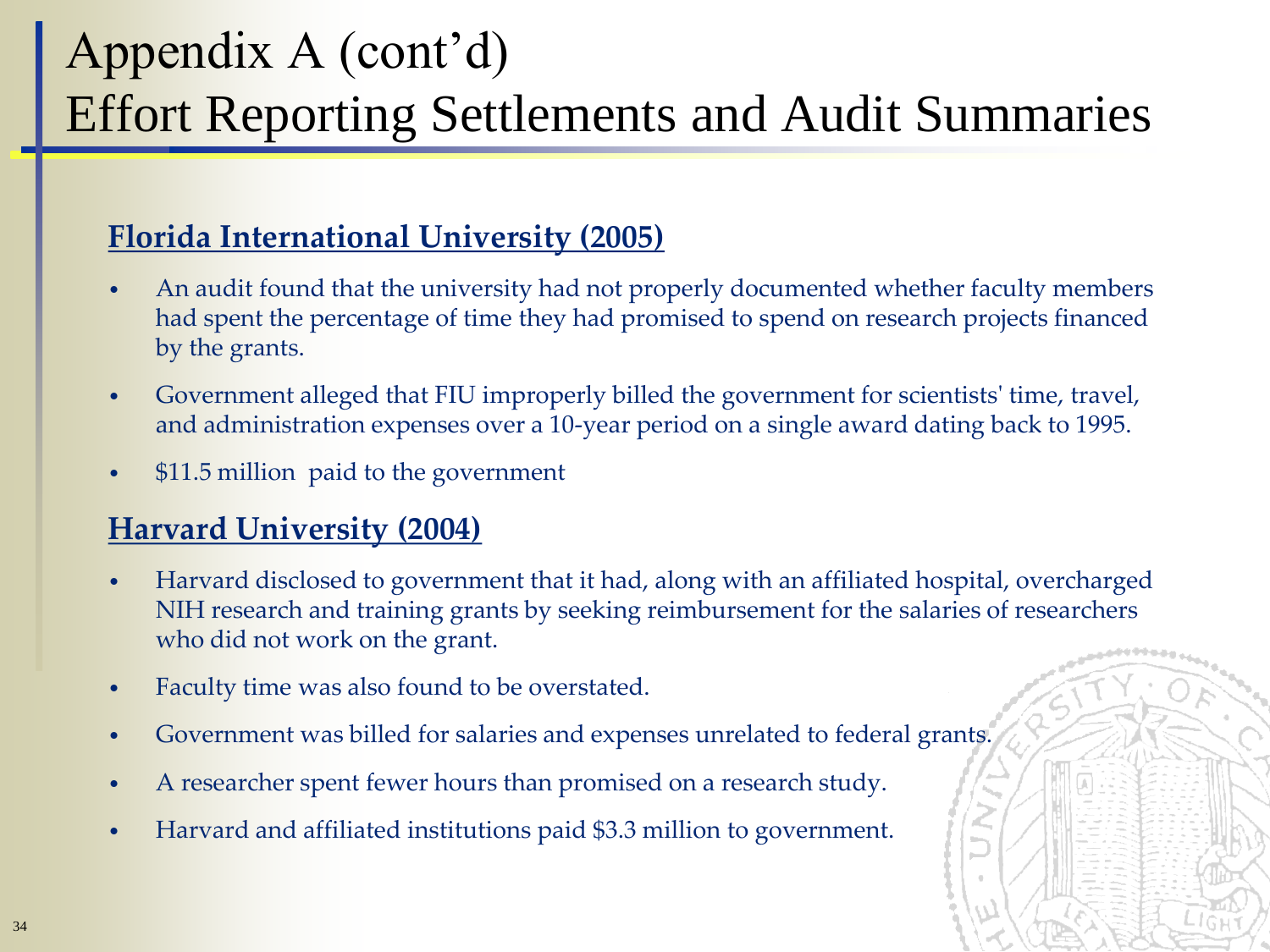## Appendix A (cont'd) Effort Reporting Settlements and Audit Summaries

#### **Johns Hopkins University (2004)**

- Whistleblower suit alleged that JHU had knowingly overcharged the government by overstating the amount of time researchers worked on federal research projects and in at least one case charging for more than 100% of an individual's salary.
- NIH found that JHU failed to maintain adequate compliance procedures to reconcile proposed and actual effort .
- \$2.6 million paid to government.

#### **Northwestern University (2003)**

- Whistleblower suit alleged that NU overcharged federal grants .
- Government alleged that NU overstated faculty members' institutional base salaries in grant applications (i.e., including in Institutional Base Salary (IBS) salary earned by clinical faculty from separate clinical practice plans, but failing to take clinical effort into account in effort reporting)
- Government alleged that NU overstated effort in applications and when drawing down funds and failed to maintain adequate procedures to reconcile proposed and actual effort (i.e., recipients of NIH career development awards had not dedicated required percentage of effort to award).
- \$5.5 million paid to government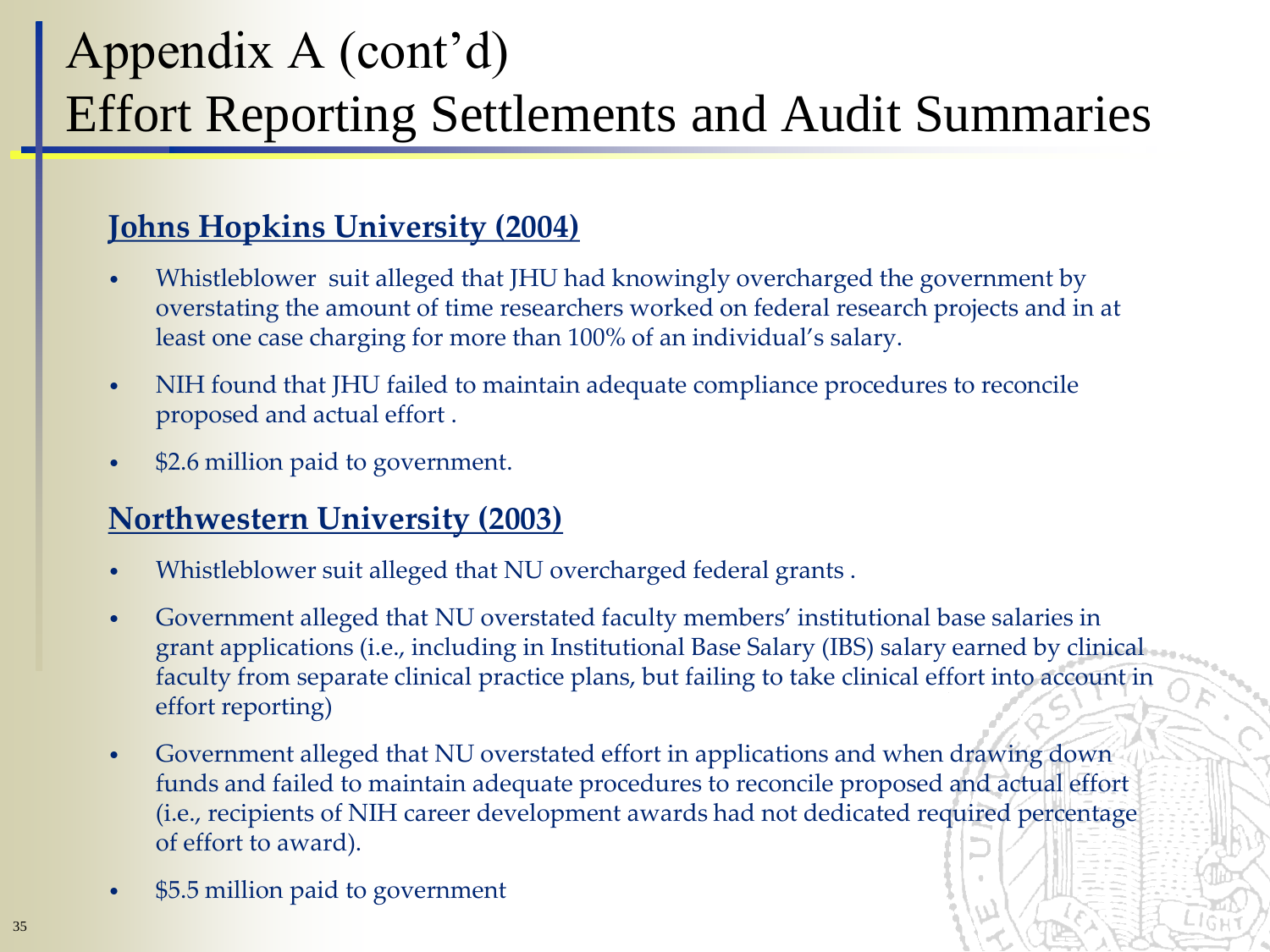## Appendix A (cont'd) NSF Effort Reporting Audits

- University of Pennsylvania (6/2006)
- California Institute of Technology (3/2007)
- **University of California, San Diego (5/2008)**
- **University of California, Berkeley (3/2008)**
- University of Utah (11/2007)
- University of Illinois at Urbana/Champaign (3/2008)
- Vanderbilt University (9/2008)
- Purdue University (7/2009)
- Arizona State University (3/2009)
- Georgia Institute of Technology (6/2009)
- University of Nevada, Reno (1/2010)
- Cornell University (6/2009)
- Washington University in St. Louis (2/2010
- State University of New York, Stony Brook (11/2009)
- University of Arizona (8/2009)
- University of Wisconsin, Madison (11/2009)
- University of Delaware (3/2010)

These are continuing …NSF has indicated that 30 institutions will be encompassed in their review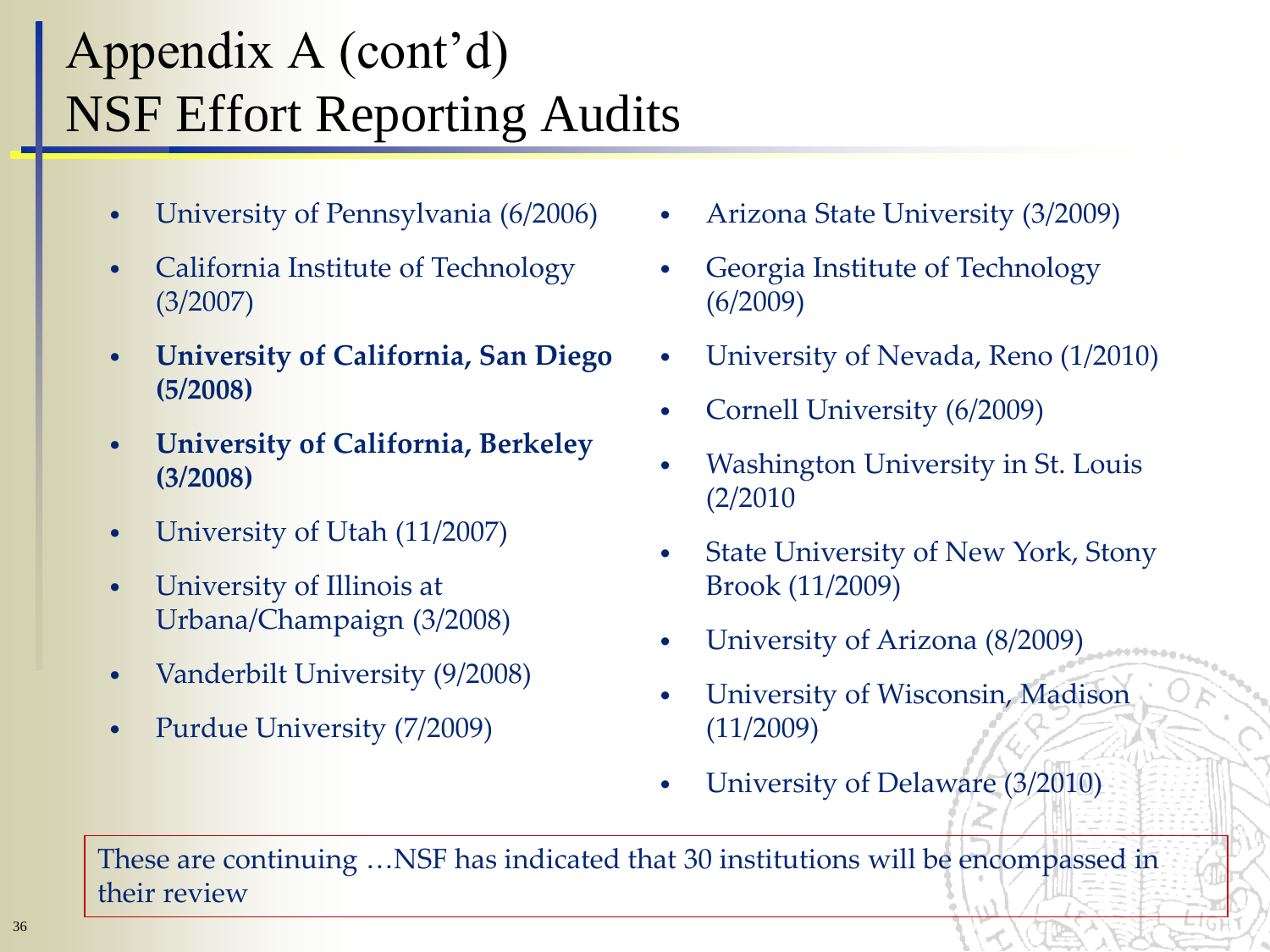### Appendix B Common Effort Reporting Definitions

- Sponsored Effort effort for work conducted on sponsored projects, regardless of whether or not the sponsored project is paying for the work.
- Proposed Effort the amount of effort (in %) that is proposed in any sponsored project application, regardless of whether salary support is requested. Example: Dr. Smith submitted a proposal to NSF. In this proposal, he told NSF he would give 40% of his effort to the award. Dr. Smith's **proposed effort** is 40%.
- Proposed Payroll this is the amount in salary (in \$) that is proposed in any sponsored project application. Example: Dr. Smith receives an annual UC salary of \$100,000. His 40% proposed effort translates into \$40,000 **proposed payroll**.
- Awarded Effort or Effort Commitment The amount of effort (in %) promised by the institution in the proposal or the amended effort (in %) included in the award documentation. Example: Dr. Smith receives his NSF award with a reduction to proposed payroll and effort. Dr. Smith's **committed effort** is 30%.
- University effort effort for work conducted on behalf of the institution that does not involve an external sponsor.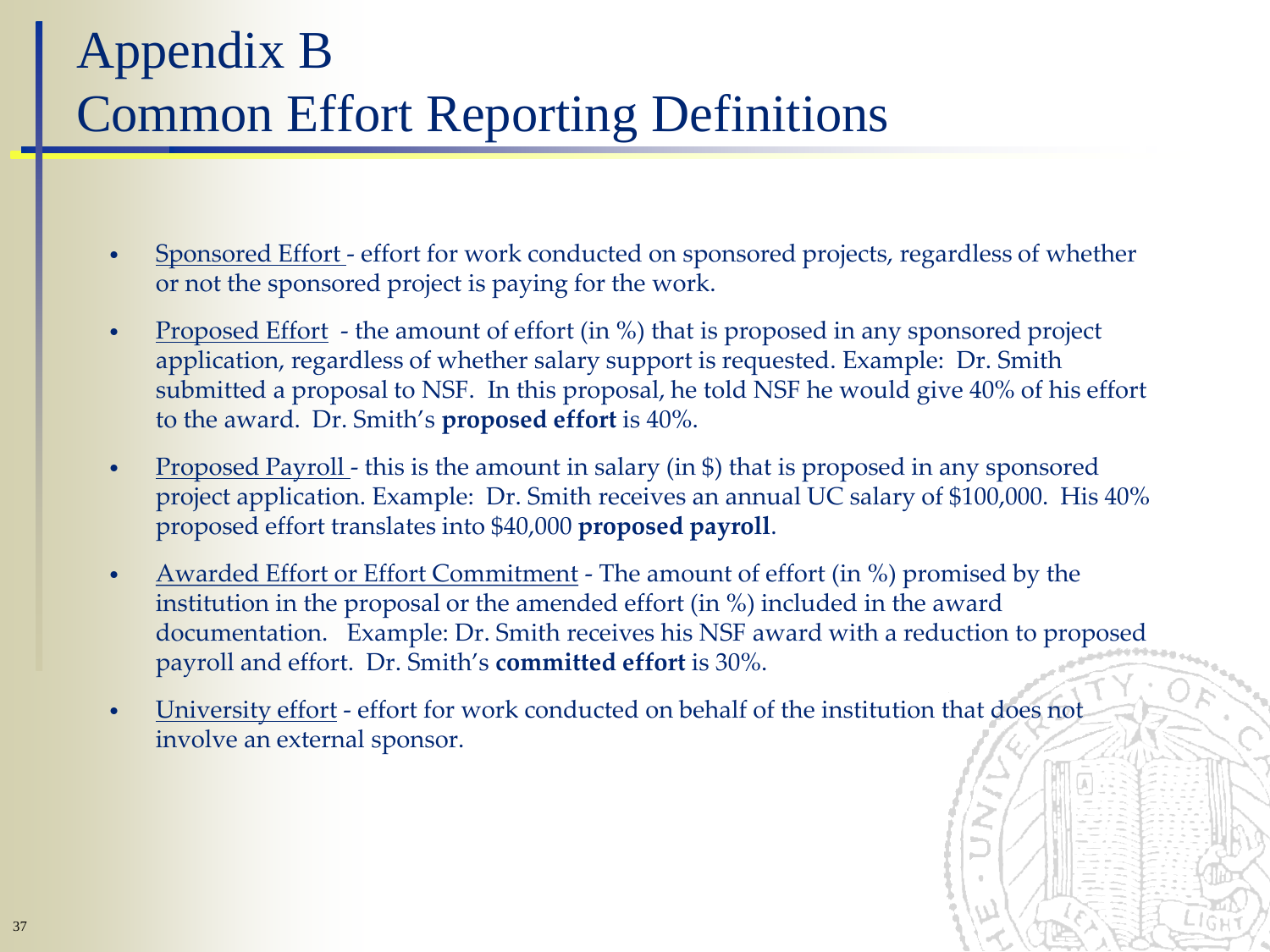## Appendix B (cont'd) Common Effort Reporting Definitions

- Cost sharing a commitment of University resources or funding that supplements externally sponsored projects; the portion of project costs not borne by the sponsoring agency
- Committed cost sharing any cost sharing that is documented in the proposal and agreed to in the Notice of Grant Award.
- Institutional base salary the annual compensation paid by the University for an employee's appointment, whether that individual's time is spent on research, teaching, patient care, or other activities. The base salary excludes any income that an individual is permitted to earn outside of duties for the applicant/grantee organization.
- Cost transfer an after-the-fact reallocation of the cost associated with a transaction from one activity/account to another.

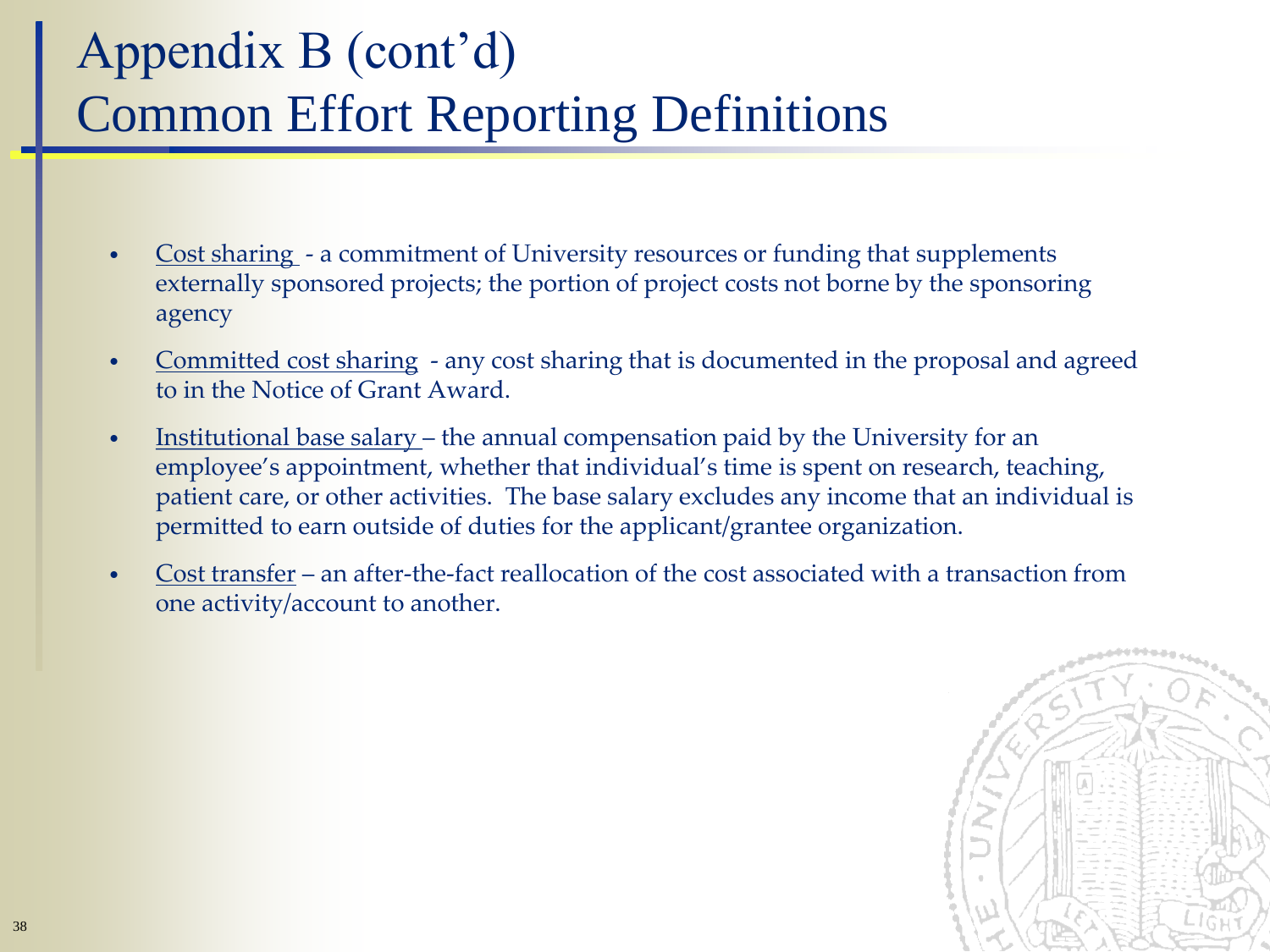#### Appendix C: Additional Case Studies Effort Committed With No Salary Support (Cost Sharing)

From  $7/1/2009 - 12/31/2009$ , Dr. Carp received salary support from the following awards:

- $\triangleleft$  Grant A 25%
- Grant  $B 35%$
- Grant  $C 20\%$
- The rest of Dr. Carp's salary support was provided from departmental funds
- ◆ Dr. Carp also worked on Grant D and estimates he spent about 10% of his effort on this grant during the applicable period with no salary support.
- Dr. Carp estimates his effort was consistent with salary support for Grants A, B and C
- ◆ Dr. Carp estimates he spent about 10% effort on non-sponsored activities during the applicable period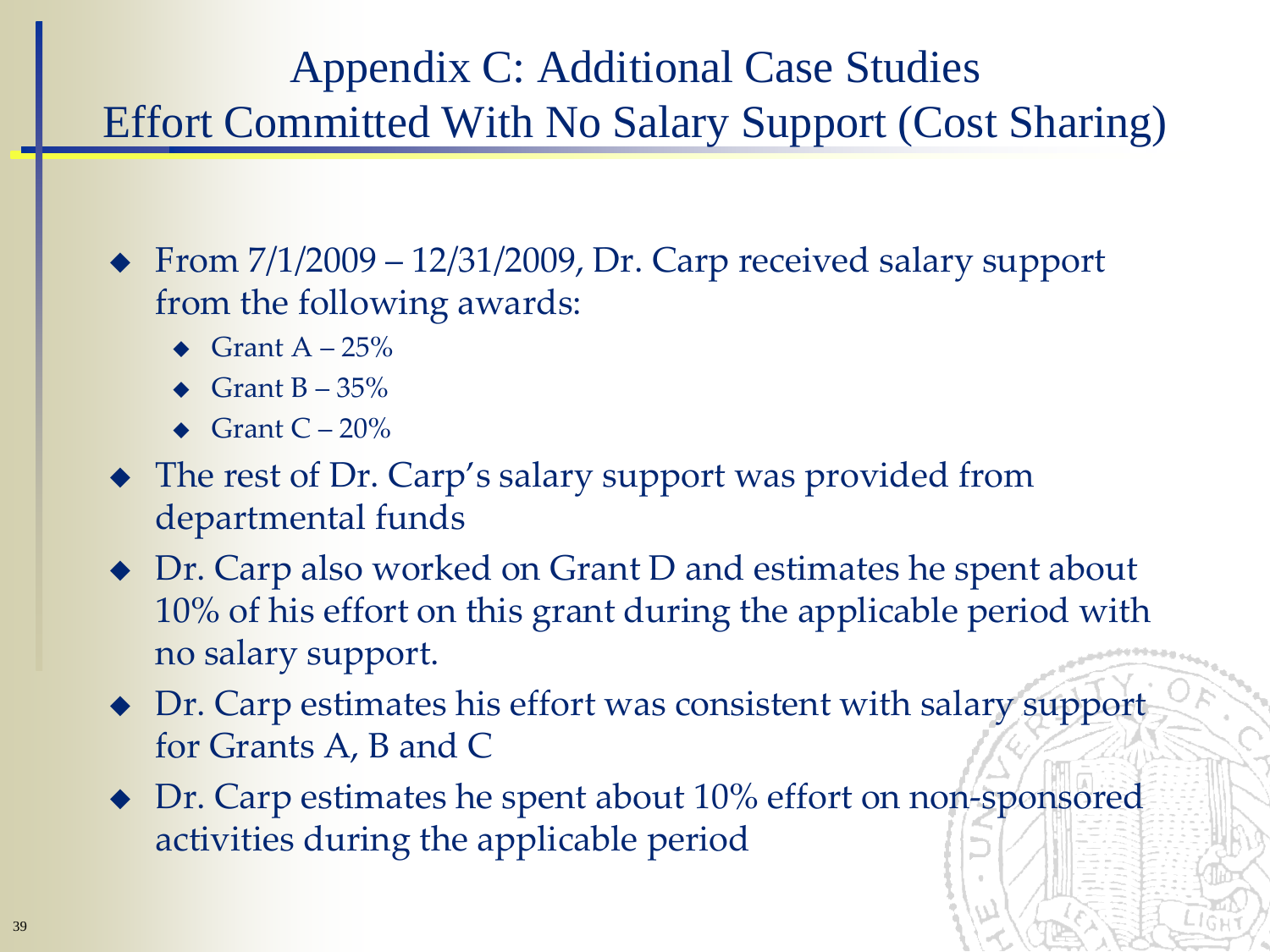#### Appendix C: Additional Case Studies Effort Committed With No Salary Support (Cost Sharing)

What should Dr. Carp's effort report look like?

**Dr. Carp's Effort Report**

| DI. Carp S Eliott Report        |           |                                 |                          |
|---------------------------------|-----------|---------------------------------|--------------------------|
| <b>Activity</b>                 | Payroll % | <b>Cost</b><br><b>Sharing %</b> | <b>Total Effort %</b>    |
| <b>Sponsored Activities</b>     |           |                                 |                          |
| <b>Grant A</b>                  | $\%$      | $\%$                            | $\%$                     |
| <b>Grant B</b>                  | $\%$      | $\%$                            | $\%$                     |
| <b>Grant C</b>                  | $\%$      | $\%$                            | $\%$                     |
| <b>Grant D</b>                  | $\%$      | $\%$                            |                          |
| <b>Non-Sponsored Activities</b> | $\%$      | $\%$                            | $\%$                     |
| <b>TOTAL</b>                    | $\%$      | $\%$                            | <b>Service</b><br>$\sim$ |